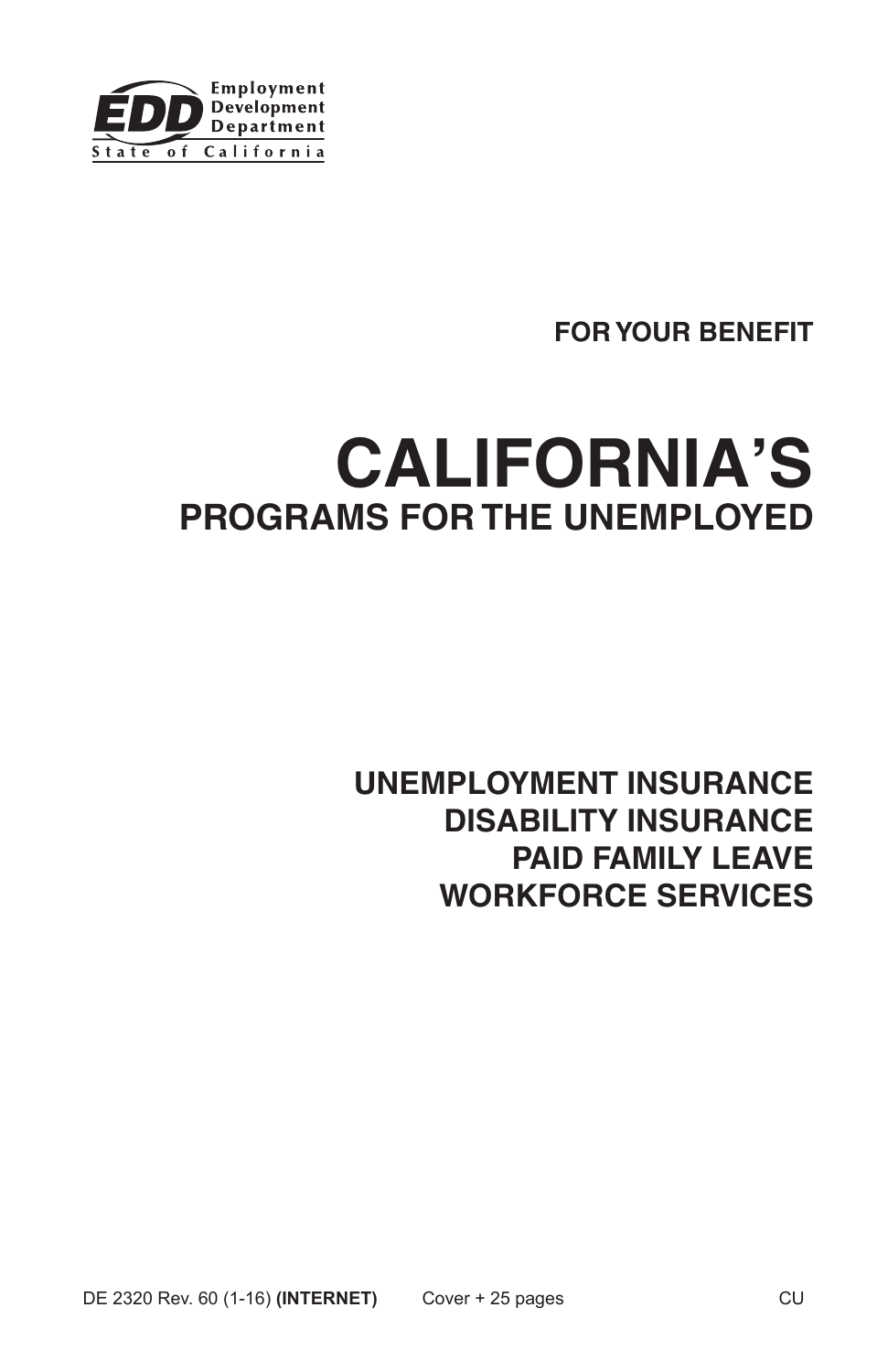This pamphlet is for general information only and does not have the force and effect of law, rule, or regulation.

# **For Your Benefit: California's Programs for the Unemployed**

The purpose of this pamphlet is to inform you about programs offered by the Employment Development Department (EDD) for the benefit of unemployed Californians.

To learn more about services provided by the EDD, access the EDD home page at **www.edd.ca.gov**. You may submit questions electronically through "Contact EDD" located at the bottom of the EDD home page.

**Unemployment Insurance......................................................................... 2** Unemployment Insurance (UI) provides income to workers who become unemployed through no fault of their own and other work is not available.

#### **Disability Insurance ................................................................................ 20** Disability Insurance (DI) is a component of the State Disability Insurance (SDI) Program and provides benefits to eligible workers experiencing a loss of wages when they are unable to perform their regular or customary work due to a non-work-related illness or injury, pregnancy or childbirth.

**Paid Family Leave.................................................................................... 22** Paid Family Leave (PFL) is a component of SDI and provides benefits to individuals unable to work because they need to care for a seriously ill family member or bond with a new minor child.

**Workforce Services ................................................................................. 23** The EDD's Workforce Services helps job seekers find suitable employment.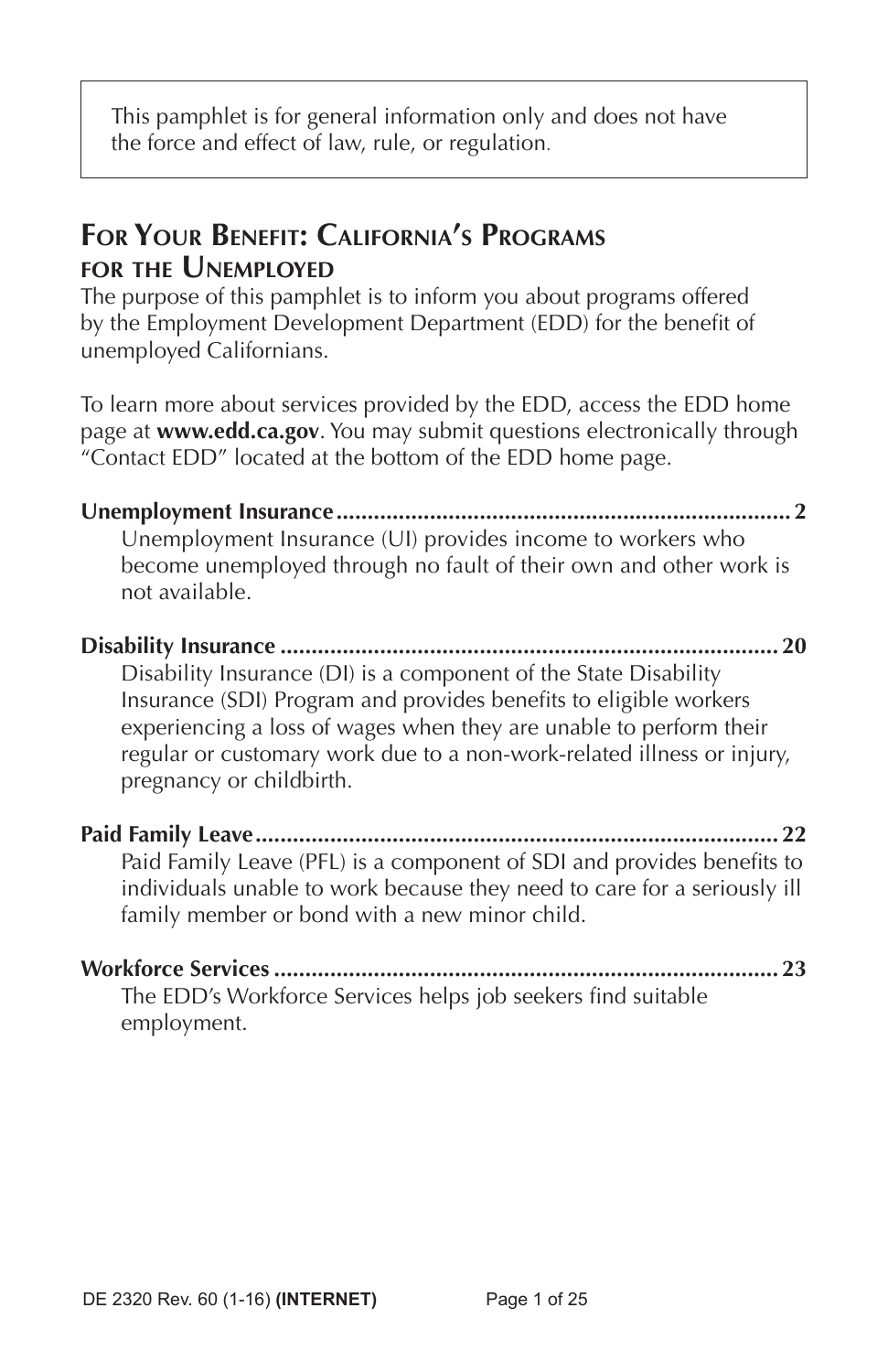### **Unemployment Insurance**

Unemployment Insurance (UI) is an insurance program that is paid for by your employer. It provides you with an income when you are out of work through no fault of your own.

#### **Who Should File**

You may file a claim for Unemployment Insurance (UI) benefits if you are no longer working or your hours are reduced. To be eligible to receive UI benefits, you must be out of work due to no fault of your own and be physically able to work, ready to accept work, and looking for work.

#### **When to File**

You may apply for benefits as soon as you are unemployed or your hours are reduced. Your claim will be filed the Sunday of the week you file. All claims have a one-week, unpaid waiting period. The waiting period does not begin until the claim is filed.

#### **What you Need to File**

To determine if you are eligible to receive UI benefits, you will be asked a variety of questions, such as information about your past employers and the reason you are currently out of work. To ensure your claim is filed as quickly as possible, you should have the following information available:

- Your name, (including all names you used while working) and Social Security number (SSN).
- Your mailing and residence address (including ZIP code) and phone number (including area code).
- Last employer information, including: name, address (mailing and physical location), and phone number. We will also need the ZIP code for both addresses (mailing and physical location), the area code for your last employer's phone number, and last day worked.
- The reason you are no longer working for your last employer. You may have quit, been laid off, fired, or left work because of a trade dispute. Be specific about the reason you are not working because the information you give to us must be sent to your last employer. If you quit, were fired, or left work because of a trade dispute, you will be scheduled to a future phone interview. The information we obtain during the interview will help us decide your eligibility to receive benefits.
- Information on all employers you worked for during the 18 months prior to filing your claim, including name, period of employment, wages earned, and how you were paid, including employers you worked for in other states.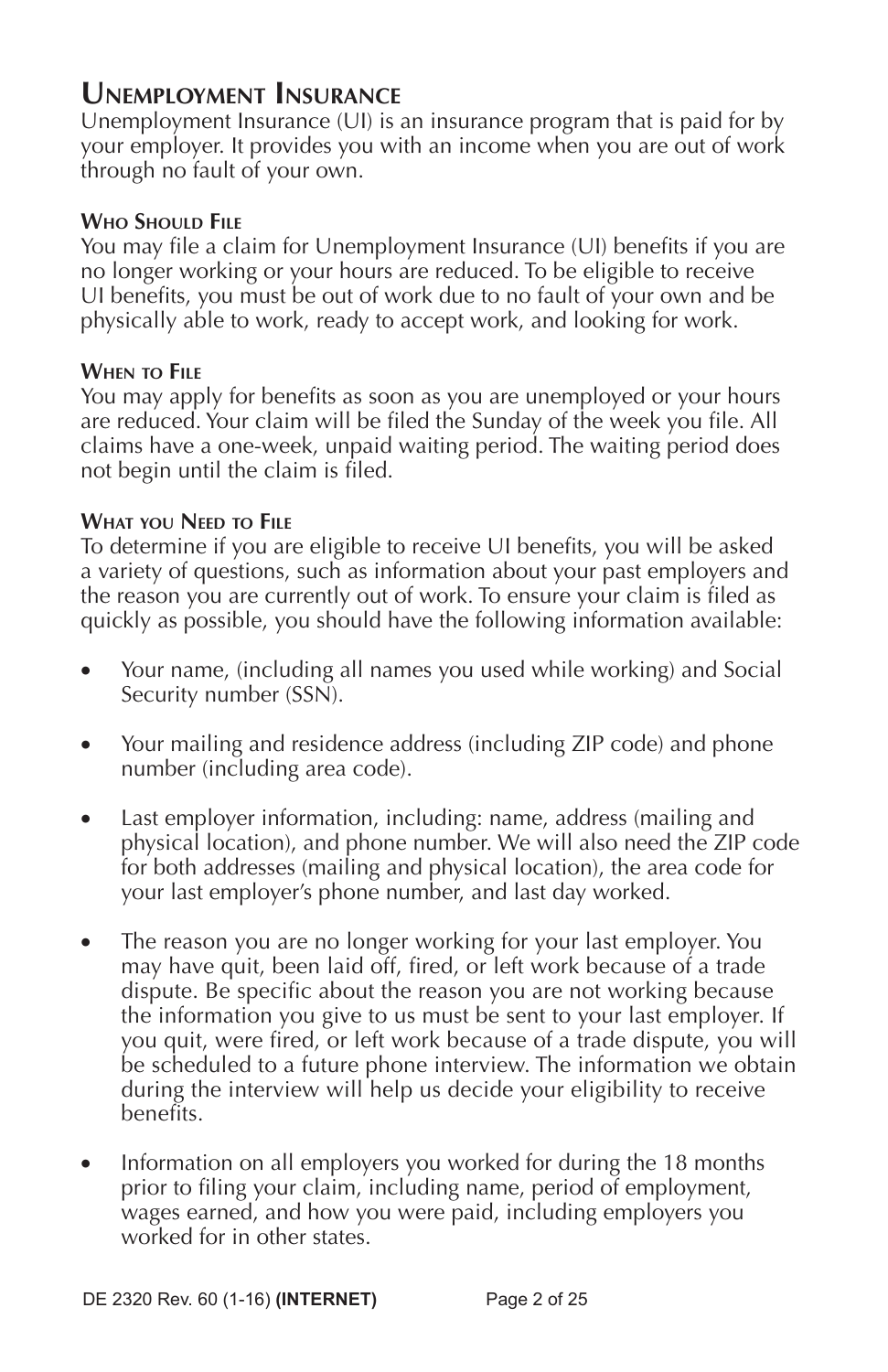- If you served in the military in the last 18 months, information from your DD214 Member copy 4.
- If you worked for the federal government during the last 18 months, information from your Standard Form 8, "Notice to Federal Employees About Unemployment Insurance."
- Your citizenship status and whether you have the legal right to work in the United States. Individuals who indicate they are registered with the United States Citizenship and Immigration Services (USCIS, formerly INS) and authorized to work in the United States will be asked for the title of their employment authorization document and information from the USCIS document, such as the Alien Identification Number, Card Number and/or Expiration Date.
- Driver's license number or state-issued identification card number.
- Past work records and dates worked including the names, dates of work, and wages earned for all of your employers for the last 18 months, including employers you worked for in other states.

**NOTE:** Your last employer's name and address are very important, regardless of how long you worked for this employer or whether this last job was in your usual line of work. List the last employer you worked for no matter how long you worked for this employer and the date you last worked. If you are working part time, be sure to tell us you are still working and give us the number of hours you are working each week.

#### **Penalties**

If you willfully give false information or withhold information to claim benefits, you will be assessed a false statement disqualification by the EDD. A false statement disqualification is a penalty that denies you benefits from 2 to 23 weeks. The penalty stays on your record for three years or until served, whichever comes first. To serve the penalty weeks, you must continue to certify for UI benefits, and be otherwise eligible for benefits each week claimed.

It is illegal to willfully make false statements or knowingly fail to report all facts to receive benefits. Making a false statement or withholding information to receive benefits can be a felony. A person convicted under Section 2101 of the Unemployment Insurance Code will lose the right to collect benefits for 52 weeks. Penalties may include both fines and criminal prosecution.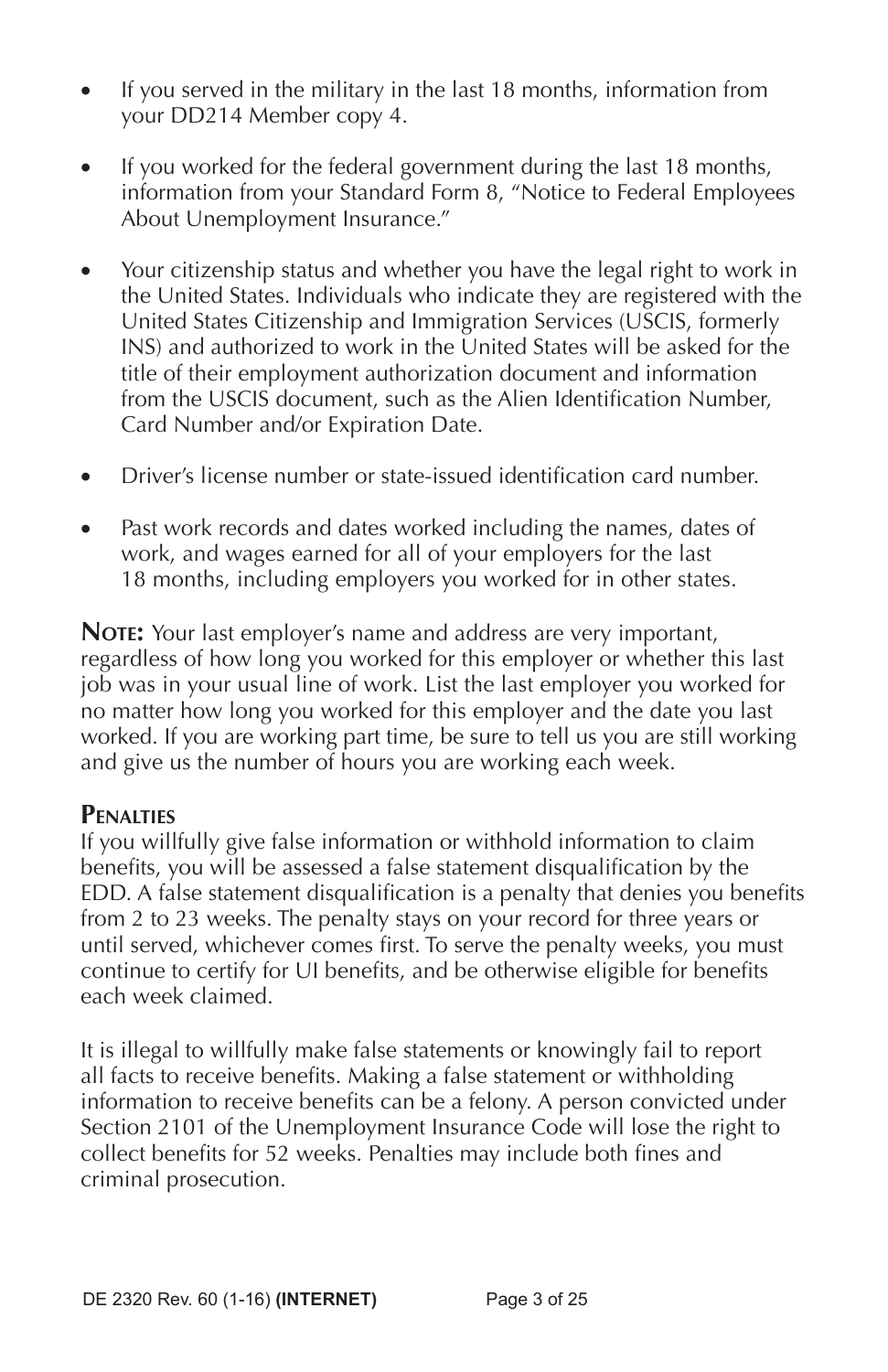### **How to File**

You may file a UI claim by using **one** of the methods listed below:

### **• Online**

File online with eApply4UI. This is the fastest way to file a new UI claim. It is convenient, secure, and available in English and Spanish 24 hours a day, 7 days a week. Access eApply4UI on the EDD website at **www.edd.ca.gov/eapply4ui**.

The fastest and most intuitive way to reopen an existing claim is through your UI Online<sup>SM</sup> account. Login to your UI Online<sup>SM</sup> account and select the "Reopen Your Claim" button and answer all of the questions.

### **• Phone**

File by contacting a customer service representative at one of the numbers listed below:

#### **EDD UI Toll-Free Phone Numbers:**

| English        | 1-800-300-5616           | <b>Mandarin</b>       | 1-866-303-0706 |
|----------------|--------------------------|-----------------------|----------------|
| <b>Spanish</b> | 1-800-326-8937           | <b>Vietnamese</b>     | 1-800-547-2058 |
|                | Cantonese 1-800-547-3506 | <b>TTY</b> (nonvoice) | 1-800-815-9387 |

Customer service representatives handle UI claim filing, UI claim information calls, and calls about missed appointments, appeals, and overpayments, Monday through Friday between 8 a.m. and 12 noon (Pacific Time). Mondays and Tuesdays are the busiest days. For faster service, you may wish to call Wednesday through Friday. However, to file a claim, you must call by Friday of the week in which you become unemployed or there is a reduction in your work hours to receive credit for that week. The EDD is closed on state holidays.

The Interactive Voice Response (IVR) System provides UI payment and general information 24 hours a day, 7 days a week. The UI payment information includes the date your last payment was issued, the amount paid, period of time paid, and balance remaining on your claim. To access your payment information, you will be asked to enter your SSN and Personal Identification Number (PIN), on your phone keypad. You will need to establish a PIN the first time you use the IVR to access your payment information. The EDD's IVR System provides step-by-step instructions to guide you to services you want, in English and Spanish. **For faster access to payment information, call the EDD Automated Self-Service, toll-free number at 1-866-333-4606, 24 hours a day, 7 days a week, including holidays.**

#### **• Mail or Fax**

File by mail or fax by accessing the application online at **www.edd.ca.gov/Unemployment**. The application for UI can be filled out online and printed, or printed and completed by hand. Fax or mail your UI application to the EDD office for processing using the fax number or the mailing address.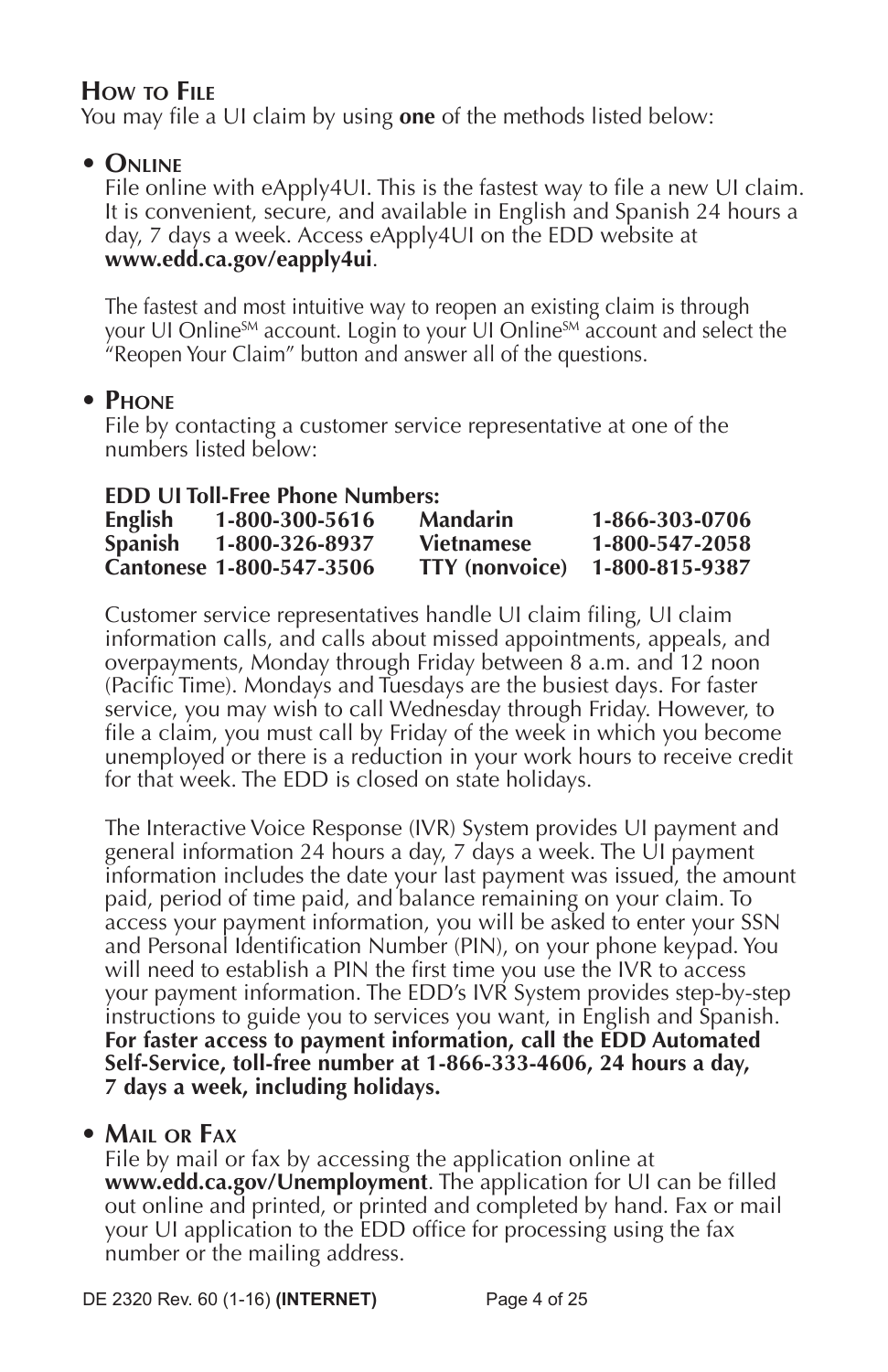### **Fraud Prevention and Detection**

The EDD recognizes your concerns about imposter fraud and the threat of identity theft. Imposter fraud occurs when someone intentionally files a UI claim using another person's employment or personal information. The EDD actively investigates cases of imposter fraud and is committed to protecting the identities of legitimate claimants. If you file a UI claim and there is reason to suspect the UI claim may have identity or imposter issues, you may receive a *Request for Identity Verification*, DE 1326C, requesting you to validate the information provided when you filed for UI benefits. The EDD will also contact employer(s) and governmental entities to verify the documents and any information you supply.

For more information about what steps you can take to protect your identity and prevent imposter fraud, download the *Protect Your Identity and Stop Unemployment Insurance Imposter Fraud*, DE 2360EE, brochure from the EDD website at **www.edd.ca.gov/pdf\_pub\_ctr/de2360ee.pdf**.

To report UI fraud, submit a Fraud Reporting Form online from the EDD website at **https://askedd.edd.ca.gov/frmFraudStart.htm**, and select the Category "Reporting Fraud," or call the EDD toll-free Fraud Hotline at 1-800-229-6297.

#### **Types of Claims**

The claim you file will depend on the type of employer you worked for and where you worked.

#### **You will file:**

- A regular California claim if you worked in California in a job covered by the UI law even if you now reside outside California.
- A federal claim if your employment was in civilian work for the federal government (benefit costs are paid from federal funds).
- A military claim if your employment was as a member of the Armed Forces (benefit costs are paid from federal funds).
- A combined wage claim if you have earnings in California and at least one other state during the last 18 months. This type of claim could increase your UI benefits.
- An interstate claim against another state if you worked and had earnings in a state other than California during the last 18 months, but you now reside in California. You may contact the other state, the District of Columbia, Puerto Rico, or Canada directly by phone or on the Internet to file your claim against them. If you worked in the Virgin Islands, contact the EDD toll-free number to file your interstate claim against them.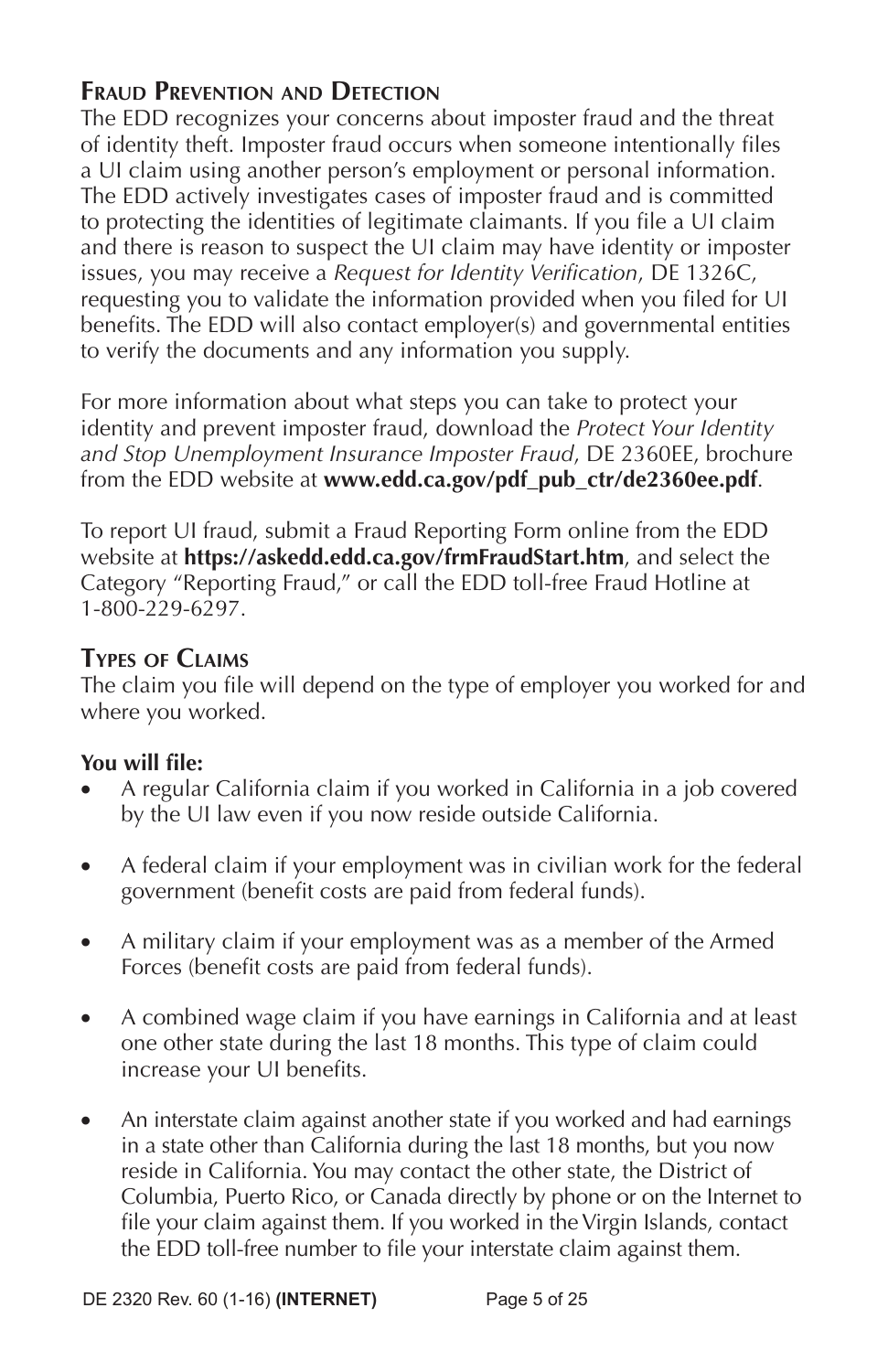### **Beginning Date of Claim**

The benefit year of your claim begins on the Sunday of the week in which you file and ends Saturday, 52 weeks after you filed. During the benefit year of the claim, you certify for benefits on a biweekly basis and will be paid UI benefits, if you meet all eligible criteria. You will be paid unless you stop certifying for benefits for whatever reason or until the balance runs out, or the benefit year on the claim ends, or until you no longer meet all UI eligibility criteria, whichever comes first. You cannot file another new California claim until the benefit year of the claim ends, even if you have received all of your benefits and are still unemployed. If you have worked in another state during the last 18 months, you may be entitled to a new claim in that state.

#### **How Your UI Benefits Are Determined**

Your UI weekly benefit, called the Weekly Benefit Amount and the total benefits available in your claim, called your Maximum Benefit Amount, are both based on the wages you earned in the Base Period of your claim. Your Base Period is a 12-month period of time. Each Base Period has four quarters of three months each. There are two types of base periods that may be used to establish a claim: The **Standard Base Period** and the **Alternate Base Period**. For more information regarding the two types of base periods, see the following explanations.

#### **Standard Base Period**

The **Standard Base Period** is the **FIRST** four of the last five completed calendar quarters prior to the beginning date of the claim.

For information on what your **Standard** Base Period may be when you file your claim, refer to the chart below. The shaded area represents the Base Period. The non-shaded area represents the month when the claim is filed.

| OCT        | <b>JAN</b> | <b>APR</b>      | <b>JULY</b>        |            | <b>JAN</b> |              |             | If your    |  |
|------------|------------|-----------------|--------------------|------------|------------|--------------|-------------|------------|--|
| <b>NOV</b> | <b>FEB</b> | <b>MAY</b>      | <b>AUG</b>         |            | FEB        |              |             | claim      |  |
| <b>DEC</b> | MAR        | <b>JUNESEPT</b> |                    |            | MAR        |              |             | begins in: |  |
|            | <b>JAN</b> | <b>APR</b>      | <b>JULY</b>        | <b>OCT</b> |            | <b>APR</b>   |             |            |  |
|            | <b>FEB</b> | <b>MAY</b>      | <b>AUG</b>         | <b>NOV</b> |            | MAY          |             |            |  |
|            | <b>MAR</b> |                 | <b>IJUNEISEPTI</b> | <b>DEC</b> |            | JUNE         |             |            |  |
|            |            | <b>APR</b>      | <b>JULY</b>        | <b>OCT</b> | <b>JAN</b> |              | <b>JULY</b> |            |  |
|            |            | <b>MAY</b>      | <b>AUG</b>         | <b>NOV</b> | <b>FEB</b> |              | <b>AUG</b>  |            |  |
|            |            |                 | JUNE SEPT          | <b>DEC</b> | MAR        |              | <b>SEPT</b> |            |  |
|            |            |                 | <b>JULY</b>        | <b>OCT</b> | <b>JAN</b> | <b>APR</b>   |             | <b>OCT</b> |  |
|            |            |                 | <b>AUG</b>         | <b>NOV</b> | <b>FEB</b> | MAY          |             | NOV        |  |
|            |            |                 | <b>SEPT</b>        | <b>DEC</b> | <b>MAR</b> | <b>IJUNE</b> |             | <b>DEC</b> |  |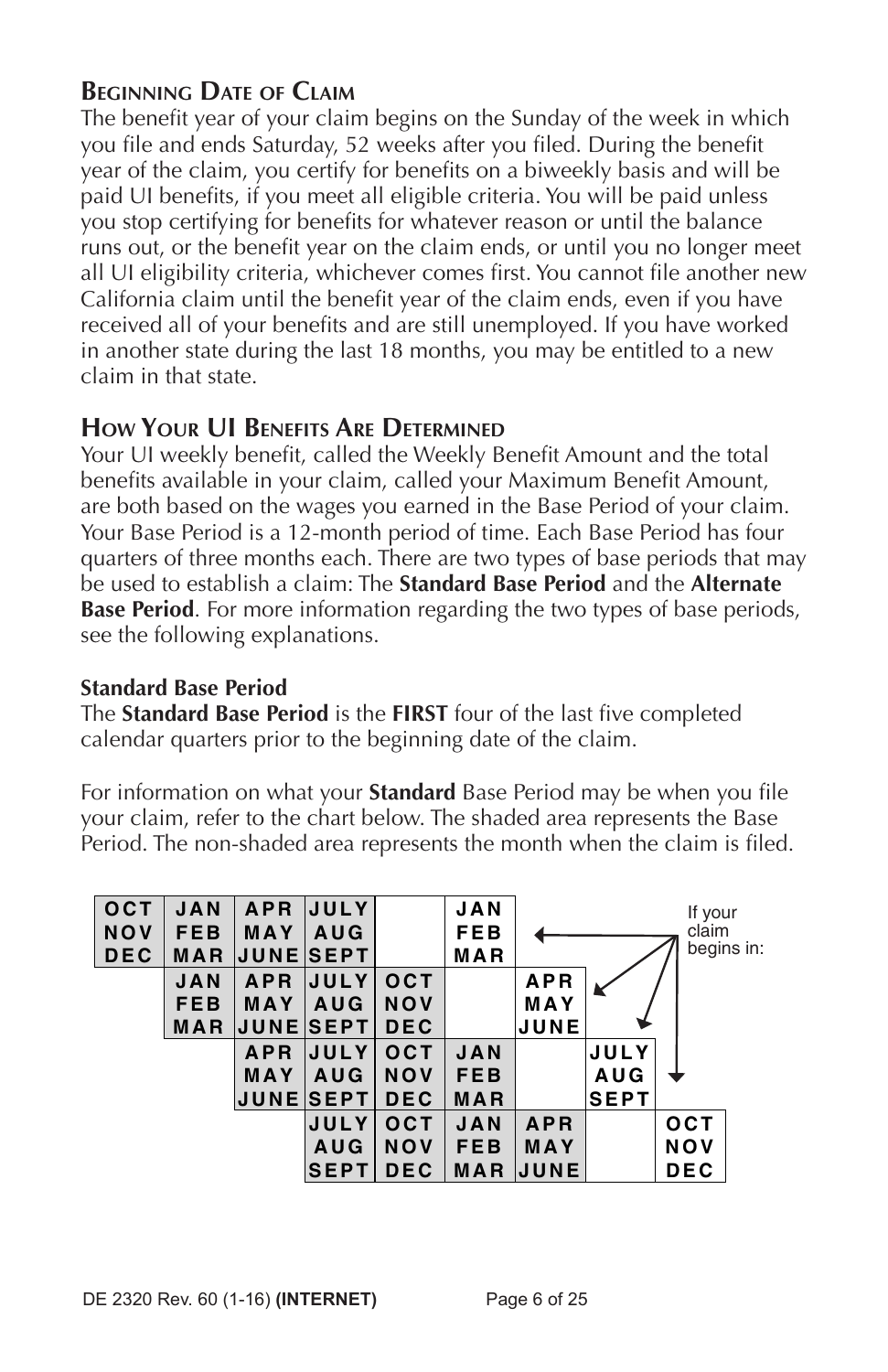#### **Alternate Base Period**

If you do not have sufficient wages in the Standard Base Period to establish a claim, the EDD will consider whether you qualify to file a claim using the Alternate Base Period. The Alternate Base Period can **only** be used to file a UI claim when there are not enough wages earned in the Standard Base Period to file a monetarily valid UI claim.

The **Alternate Base Period** is the **LAST** four completed calendar quarters prior to the beginning date of the claim.

For information on what your **Alternate** Base Period\* may be when you file your claim, refer to the chart below. The shaded area represents the Base Period. The non-shaded area represents the month when the claim is filed.



**\*An Alternate Base Period claim can only be filed when there are not enough wages earned in the Standard Base Period to file a valid claim.**

#### **How Much UI Pays**

For your claim to be valid, you must have at least \$1,300 in earnings in one quarter of your base period or at least \$900 in earnings in the highest quarter and total base period earnings of 1.25 times your high quarter earnings. You can receive a minimum of \$40 to a maximum of \$450 a week. The quarter in which you were paid the highest wages determines the Weekly Benefit Amount you will receive. The Maximum Benefit Amount is 26 times the Weekly Benefit Amount or one-half of the total Base Period wages, whichever is less. The following table will help you figure your award: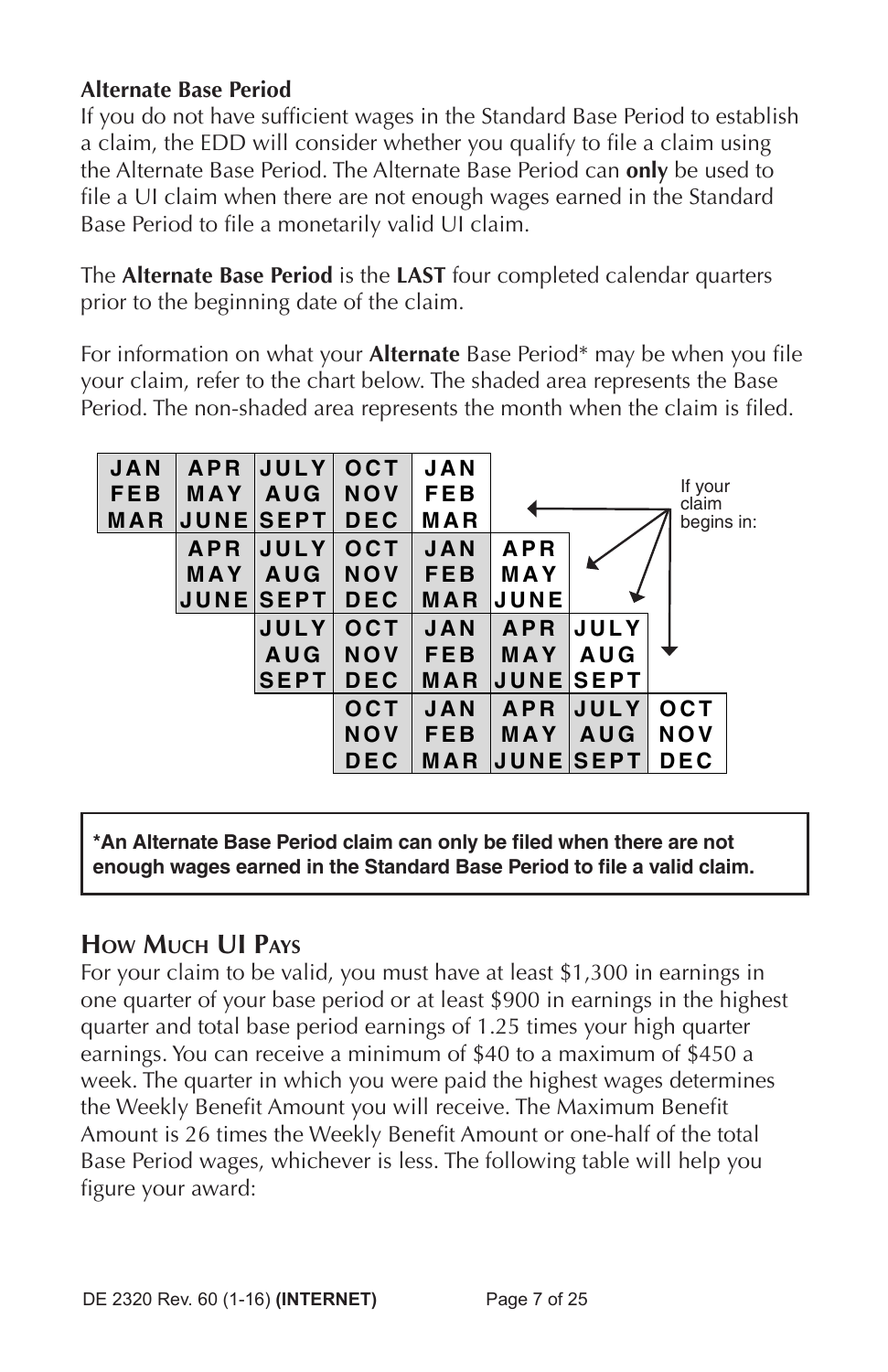#### **Unemployment Insurance Benefit Table For New Claims with a Beginning Date of January 2, 2005 or After**

| Amount of                          | Weekly            |          | Amount of                          | Weekly            | Amount of                          | Weekly            |
|------------------------------------|-------------------|----------|------------------------------------|-------------------|------------------------------------|-------------------|
| Wages in<br><b>Highest Quarter</b> | Benefit<br>Amount |          | Wages in<br><b>Highest Quarter</b> | Benefit<br>Amount | Wages in<br><b>Highest Quarter</b> | Benefit<br>Amount |
|                                    |                   |          |                                    |                   |                                    |                   |
| \$<br>$900.00 -$<br>$948.99$ \$40  |                   |          | $$2,210.01 - 2,236.00 \dots $86$   |                   | $$3,406.01 - 3,432.00  $132$       |                   |
| $949.00 -$<br>974.99  41           |                   |          | $2,236.01 - 2,262.00 \dots 87$     |                   | $3,432.01 - 3,458.00 \dots 133$    |                   |
| $975.00 - 1,000.99 \dots .42$      |                   |          | $2,262.01 - 2,288.00 \dots 88$     |                   | $3,458.01 - 3,484.00 \ldots$ 134   |                   |
| $1,001.00 - 1,026.99 \ldots$ 43    |                   |          | 2,288.01 - 2,314.00  89            |                   | $3,484.01 - 3,510.00 \dots 135$    |                   |
| $1,027.00 - 1,052.99 \ldots$ 44    |                   |          | 2,314.01 - 2,340.00  90            |                   | $3,510.01 - 3,536.00 \ldots 136$   |                   |
| $1,053.00 - 1,078.99 \ldots$ 45    |                   |          | $2,340.01 - 2,366.00 \dots 91$     |                   | $3,536.01 - 3,562.00 \ldots 137$   |                   |
| $1,079.00 - 1,117.99 \ldots$ 46    |                   |          | $2,366.01 - 2,392.00 \dots 92$     |                   | $3,562.01 - 3,588.00 \ldots$ 138   |                   |
| $1,118.00 - 1,143.99 \ldots .47$   |                   |          | $2,392.01 - 2,418.00 \dots 93$     |                   | $3,588.01 - 3,614.00 \ldots 139$   |                   |
| $1,144.00 - 1,169.99 \ldots$ 48    |                   |          | $2,418.01 - 2,444.00 \dots 94$     |                   | $3,614.01 - 3,640.00 \ldots 140$   |                   |
| $1,170.00 - 1,195.99 \ldots$ 49    |                   |          | $2,444.01 - 2,470.00 \dots 95$     |                   | $3,640.01 - 3,666.00 \ldots$ 141   |                   |
| $1,196.00 - 1,221.99 \ldots 50$    |                   |          | $2,470.01 - 2,496.00 \dots 96$     |                   | $3,666.01 - 3,692.00 \ldots 142$   |                   |
| $1,222.00 - 1,247.99 \ldots .51$   |                   |          | 2,496.01 - 2,522.00  97            |                   | $3,692.01 - 3,718.00 \dots 143$    |                   |
| $1,248.00 - 1,286.99 \dots .52$    |                   |          | $2,522.01 - 2,548.00 \dots 98$     |                   | $3,718.01 - 3,744.00 \ldots$ 144   |                   |
| $1,287.00 - 1,312.99 \ldots .53$   |                   |          | $2,548.01 - 2,574.00 \dots 99$     |                   | $3,744.01 - 3,770.00 \ldots$ 145   |                   |
| $1,313.00 - 1,338.99 \ldots .54$   |                   |          | $2,574.01 - 2,600.00 \dots 100$    |                   | $3,770.01 - 3,796.00 \ldots 146$   |                   |
| $1,339.00 - 1,364.99 \ldots 55$    |                   |          | $2,600.01 - 2,626.00 \ldots 101$   |                   | $3,796.01 - 3,822.00 \dots 147$    |                   |
| $1,365.00 - 1,403.99 \ldots .56$   |                   |          | $2,626.01 - 2,652.00 \ldots 102$   |                   | $3,822.01 - 3,848.00 \ldots$ 148   |                   |
| $1,404.00 - 1,429.99 \ldots .57$   |                   |          | $2,652.01 - 2,678.00 \dots 103$    |                   | $3,848.01 - 3,874.00 \ldots$ 149   |                   |
| $1,430.00 - 1,455.99 \ldots .58$   |                   |          | $2,678.01 - 2,704.00 \ldots 104$   |                   | $3,874.01 - 3,900.00 \dots 150$    |                   |
| $1,456.00 - 1,494.99 \ldots .59$   |                   |          | $2,704.01 - 2,730.00 \dots 105$    |                   | $3,900.01 - 3,926.00 \ldots 151$   |                   |
| $1,495.00 - 1,520.99 \dots 60$     |                   |          | $2,730.01 - 2,756.00 \ldots 106$   |                   | $3,926.01 - 3,952.00 \dots 152$    |                   |
| $1,521.00 - 1,546.99 \ldots 61$    |                   |          | $2,756.01 - 2,782.00 \ldots 107$   |                   | $3,952.01 - 3,978.00 \dots 153$    |                   |
| $1,547.00 - 1,585.99 \ldots$ 62    |                   |          | $2,782.01 - 2,808.00 \dots 108$    |                   | $3,978.01 - 4,004.00 \ldots 154$   |                   |
| $1,586.00 - 1,611.99 \ldots$ 63    |                   |          | $2,808.01 - 2,834.00 \ldots 109$   |                   | $4,004.01 - 4,030.00 \ldots$ 155   |                   |
| $1,612.00 - 1,637.99 \ldots .64$   |                   |          | $2,834.01 - 2,860.00 \dots 110$    |                   | $4,030.01 - 4,056.00 \ldots 156$   |                   |
| $1,638.00 - 1,676.99 \ldots 65$    |                   |          | $2,860.01 - 2,886.00 \dots 111$    |                   | $4,056.01 - 4,082.00 \ldots 157$   |                   |
| $1,677.00 - 1,702.99 \ldots .66$   |                   |          | 2,886.01 - 2,912.00  112           |                   | $4,082.01 - 4,108.00 \ldots 158$   |                   |
| $1,703.00 - 1,741.99 \ldots 67$    |                   |          | $2,912.01 - 2,938.00 \dots 113$    |                   | $4,108.01 - 4,134.00 \ldots 159$   |                   |
| $1,742.00 - 1,767.99 \ldots$ 68    |                   |          | 2,938.01 - 2,964.00  114           |                   | $4,134.01 - 4,160.00 \ldots 160$   |                   |
| $1,768.00 - 1,806.99 \ldots 69$    |                   |          | $2,964.01 - 2,990.00 \dots 115$    |                   | $4,160.01 - 4,186.00 \ldots 161$   |                   |
| $1,807.00 - 1,832.99 \ldots 70$    |                   |          | $2,990.01 - 3,016.00 \dots 116$    |                   | $4,186.01 - 4,212.00 \ldots 162$   |                   |
| $1,833.00 - 1,846.00 \ldots 71$    |                   |          | $3,016.01 - 3,042.00 \ldots 117$   |                   | $4,212.01 - 4,238.00 \ldots 163$   |                   |
| $1,846.01 - 1,872.00 \ldots 72$    |                   |          | $3,042.01 - 3,068.00 \ldots$ 118   |                   | $4,238.01 - 4,264.00 \ldots 164$   |                   |
| $1,872.01 - 1,898.00 \ldots .73$   |                   | 3,068.01 | $-3,094.00$ 119                    |                   | $4,264.01 - 4,290.00 \ldots 165$   |                   |
| $1,898.01 - 1,924.00 \ldots .74$   |                   | 3,094.01 | $-3,120.00$ 120                    |                   | $4,290.01 - 4,316.00 \ldots 166$   |                   |
| $1,924.01 - 1,950.00 \ldots .75$   |                   | 3,120.01 | $-3,146.00 \ldots 121$             |                   | $4,316.01 - 4,342.00 \ldots 167$   |                   |
| $-1,976.00 \ldots 76$<br>1,950.01  |                   | 3,146.01 | $-3,172.00 \ldots 122$             |                   | $4,342.01 - 4,368.00 \ldots 168$   |                   |
| $-2,002.00$ 77<br>1,976.01         |                   |          | $3,172.01 - 3,198.00 \ldots$ 123   |                   | $4,368.01 - 4,394.00 \ldots 169$   |                   |
| 2,002.01<br>$-2,028.00 \dots 78$   |                   |          | $3,198.01 - 3,224.00 \dots 124$    |                   | 4,394.01 - 4,420.00  170           |                   |
| $-2,054.00 \ldots 79$<br>2,028.01  |                   |          | 3,224.01 - 3,250.00  125           |                   | $4,420.01 - 4,446.00 \ldots 171$   |                   |
| 2,054.01<br>$-2,080.00$ 80         |                   |          | $3,250.01 - 3,276.00 \ldots 126$   |                   | $4,446.01 - 4,472.00 \ldots 172$   |                   |
| $-2,106.00$ 81<br>2,080.01         |                   |          | 3,276.01 - 3,302.00  127           |                   | $4,472.01 - 4,498.00 \ldots$ 173   |                   |
| $-2,132.00 \ldots 82$<br>2,106.01  |                   |          | $3,302.01 - 3,328.00 \dots 128$    |                   | 4,498.01 - 4,524.00  . 174         |                   |
| $-2,158.00$ 83<br>2,132.01         |                   |          | 3,328.01 - 3,354.00  129           |                   | $4,524.01 - 4,550.00 \ldots 175$   |                   |
| $-2,184.00 \ldots 84$<br>2,158.01  |                   |          | $3,354.01 - 3,380.00 \dots 130$    |                   | $4,550.01 - 4,576.00 \ldots 176$   |                   |
| 2,184.01<br>$-2,210.00$ 85         |                   |          | $3,380.01 - 3,406.00 \dots 131$    |                   | $4,576.01 - 4,602.00 \ldots 177$   |                   |
|                                    |                   |          |                                    |                   |                                    |                   |

DE 2320 Rev. 60 (1-16) **(INTERNET)** Page 8 of 25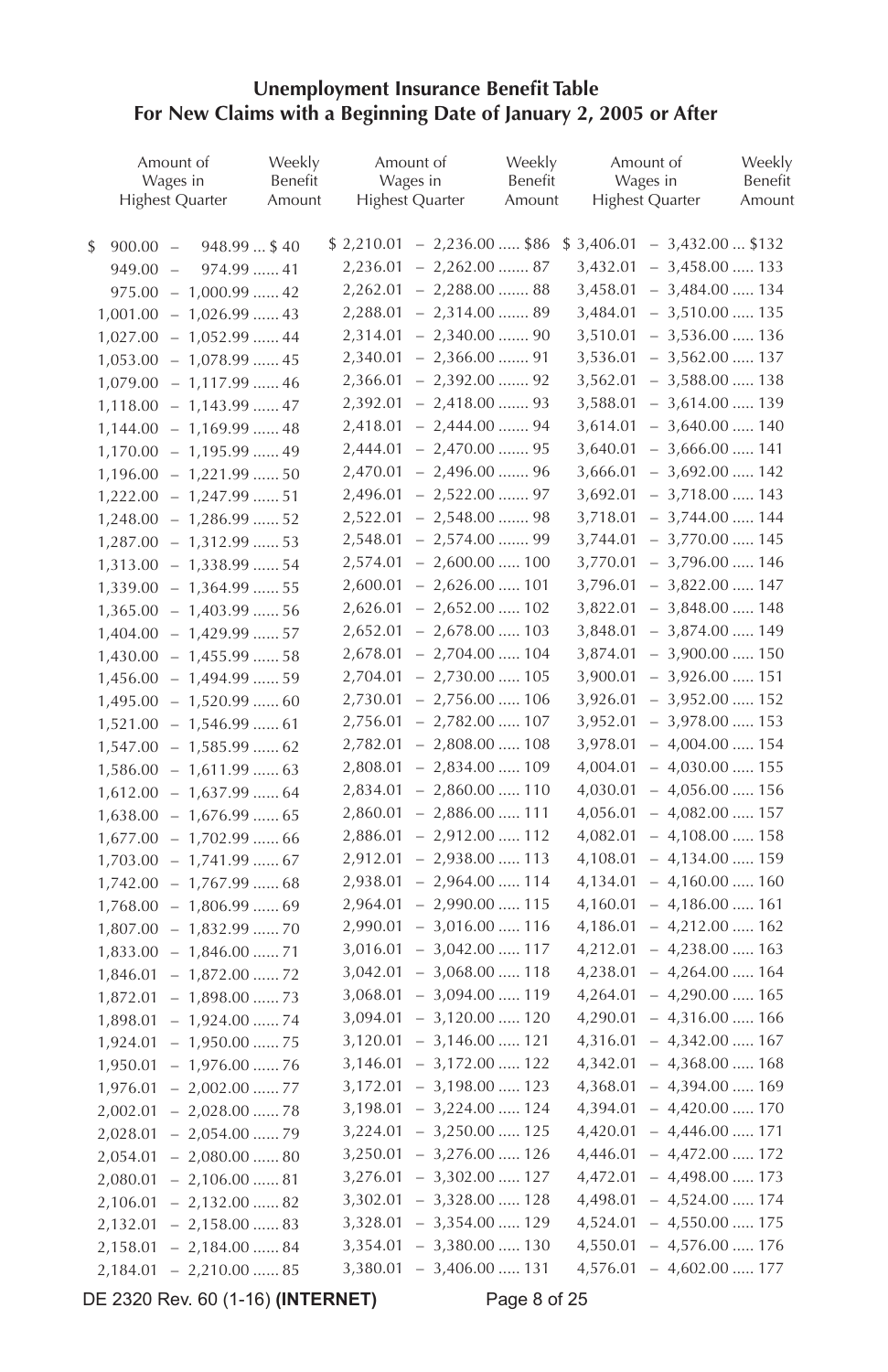#### **Unemployment Insurance Benefit Table For New Claims with a Beginning Date of January 2, 2005 or After**

| Amount of<br>Wages in  | Weekly<br>Benefit                | Amount of<br>Wages in  | Weekly<br>Benefit                | Amount of<br>Wages in | Weekly<br>Benefit                |
|------------------------|----------------------------------|------------------------|----------------------------------|-----------------------|----------------------------------|
| <b>Highest Quarter</b> | Amount                           | <b>Highest Quarter</b> | Amount                           | Highest Quarter       | Amount                           |
|                        |                                  |                        |                                  |                       |                                  |
|                        | $$4,602.01 - 4,628.00  $178$     | $$5,798.01 -$          | 5,824.00  \$224                  | $$6,994.01 -$         | 7,020.00  \$270                  |
|                        | $4,628.01 - 4,654.00 \ldots 179$ | $5,824.01 -$           | 5,850.00  225                    | $7,020.01 -$          | 7,046.00  271                    |
|                        | $4,654.01 - 4,680.00 \dots 180$  |                        | $5,850.01 - 5,876.00 \ldots 226$ | $7,046.01 -$          | 7,072.00  272                    |
|                        | $4,680.01 - 4,706.00 \dots 181$  | $5,876.01 -$           | 5,902.00  227                    | $7,072.01 -$          | 7,098.00  273                    |
|                        | $4,706.01 - 4,732.00 \ldots 182$ |                        | 5,902.01 - 5,928.00  228         | $7,098.01 -$          | 7,124.00  274                    |
|                        | $4,732.01 - 4,758.00 \ldots$ 183 |                        | $5,928.01 - 5,954.00 \dots 229$  | $7,124.01 -$          | 7,150.00  275                    |
|                        | $4,758.01 - 4,784.00 \ldots 184$ |                        | $5,954.01 - 5,980.00 \dots 230$  | $7,150.01 -$          | 7,176.00  276                    |
|                        | $4,784.01 - 4,810.00 \ldots 185$ |                        | $5,980.01 - 6,006.00 \dots 231$  | $7,176.01 -$          | 7,202.00  277                    |
|                        | $4,810.01 - 4,836.00 \ldots 186$ |                        | $6,006.01 - 6,032.00 \ldots 232$ | $7,202.01 -$          | 7,228.00  278                    |
|                        | $4,836.01 - 4,862.00 \ldots 187$ |                        | $6,032.01 - 6,058.00 \ldots$ 233 | $7,228.01 -$          | 7,254.00  279                    |
|                        | $4,862.01 - 4,888.00 \ldots 188$ |                        | $6,058.01 - 6,084.00 \ldots 234$ | $7,254.01 -$          | 7,280.00  280                    |
|                        | 4,888.01 - 4,914.00  . 189       |                        | $6,084.01 - 6,110.00 \ldots 235$ | $7,280.01 -$          | 7,306.00  281                    |
|                        | $4,914.01 - 4,940.00 \dots 190$  |                        | $6,110.01 - 6,136.00 \ldots 236$ | $7,306.01 -$          | 7,332.00  282                    |
|                        | $4,940.01 - 4,966.00 \dots 191$  |                        | $6,136.01 - 6,162.00 \ldots 237$ | $7,332.01 -$          | 7,358.00  283                    |
|                        | $4,966.01 - 4,992.00 \dots 192$  |                        | $6,162.01 - 6,188.00 \ldots 238$ | $7,358.01 -$          | 7,384.00  284                    |
| $4,992.01 -$           | 5,018.00  193                    |                        | $6,188.01 - 6,214.00 \ldots 239$ | $7,384.01 -$          | 7,410.00  285                    |
| $5,018.01 -$           | $5,044.00 \dots 194$             |                        | $6,214.01 - 6,240.00 \ldots 240$ | $7,410.01 -$          | 7,436.00  286                    |
| $5,044.01 -$           | 5,070.00  195                    | $6,240.01 -$           | $6,266.00 \ldots 241$            | $7,436.01 -$          | 7,462.00  287                    |
| $5,070.01 -$           | 5,096.00  196                    | $6,266.01 -$           | 6,292.00  242                    | $7,462.01 -$          | 7,488.00  288                    |
| $5,096.01 -$           | 5,122.00  197                    | $6,292.01 -$           | 6,318.00  243                    | $7,488.01 -$          | 7,514.00  289                    |
| $5,122.01 -$           | 5,148.00  198                    | $6,318.01 -$           | 6,344.00  244                    | $7,514.01 -$          | 7,540.00  290                    |
| $5,148.01 -$           | 5,174.00  199                    | $6,344.01 -$           | 6,370.00  245                    | $7,540.01 -$          | 7,566.00  291                    |
| $5,174.01 -$           | 5,200.00  200                    | $6,370.01 -$           | 6,396.00  246                    | $7,566.01 -$          | 7,592.00  292                    |
| $5,200.01 -$           | 5,226.00  201                    | $6,396.01 -$           | 6,422.00  247                    | $7,592.01 -$          | 7,618.00  293                    |
| $5,226.01 -$           | 5,252.00  202                    | $6,422.01 -$           | 6,448.00  248                    | $7,618.01 -$          | 7,644.00  294                    |
| $5,252.01 -$           | 5,278.00  203                    | $6,448.01 -$           | 6,474.00  249                    | $7,644.01 -$          | 7,670.00  295                    |
| $5,278.01 -$           | 5,304.00  204                    | $6,474.01 -$           | 6,500.00  250                    | $7,670.01 -$          | 7,696.00  296                    |
| $5,304.01 -$           | 5,330.00  205                    | $6,500.01 -$           | 6,526.00  251                    | $7,696.01 -$          | 7,722.00  297                    |
| $5,330.01 -$           | 5,356.00  206                    | $6,526.01 -$           | 6,552.00  252                    | $7,722.01 -$          | 7,748.00  298                    |
| $5,356.01 -$           | 5,382.00  207                    | $6,552.01 -$           | 6,578.00  253                    | $7,748.01 -$          | 7,774.00  299                    |
| $5,382.01 -$           | 5,408.00  208                    | $6,578.01 -$           | $6,604.00$ 254                   | $7,774.01 -$          | 7,800.00  300                    |
| $5,408.01 -$           | 5,434.00  209                    | $6,604.01 -$           | $6,630.00$ 255                   | $7,800.01 -$          | 7,826.00  301                    |
| $5,434.01 -$           | 5,460.00  210                    | $6,630.01 -$           | $6,656.00$ 256                   | $7,826.01 -$          | 7,852.00  302                    |
| $5,460.01 -$           | 5,486.00  211                    | $6,656.01 -$           | $6,682.00 \ldots 257$            | $7,852.01 -$          | 7,878.00  303                    |
| $5,486.01 -$           | 5,512.00  212                    | $6,682.01 -$           | 6,708.00  258                    | $7,878.01 -$          | 7,904.00  304                    |
| $5,512.01 -$           | 5,538.00  213                    | $6,708.01 -$           | 6,734.00  259                    | $7,904.01 -$          | 7,930.00  305                    |
| $5,538.01 -$           | 5,564.00  214                    | $6,734.01 -$           | $6,760.00 \ldots 260$            | $7,930.01 -$          | 7,956.00  306                    |
| $5,564.01 -$           | 5,590.00  215                    | $6,760.01 -$           | $6,786.00 \ldots 261$            | $7,956.01 -$          | 7,982.00  307                    |
| $5,590.01 -$           | 5,616.00  216                    | $6,786.01 -$           | 6,812.00  262                    | $7,982.01 -$          | 8,008.00  308                    |
| $5,616.01 -$           | 5,642.00  217                    | $6,812.01 -$           | 6,838.00  263                    | $8,008.01 -$          | 8,034.00  309                    |
| $5,642.01 -$           | 5,668.00  218                    | $6,838.01 -$           | $6,864.00 \ldots 264$            | $8,034.01 -$          | 8,060.00  310                    |
| $5,668.01 -$           | 5,694.00  219                    | $6,864.01 -$           | $6,890.00$ 265                   | $8,060.01 -$          | 8,086.00  311                    |
| $5,694.01 -$           | 5,720.00  220                    | $6,890.01 -$           | 6,916.00  266                    | $8,086.01 -$          |                                  |
| $5,720.01 -$           | 5,746.00  221                    | $6,916.01 -$           | 6,942.00  267                    |                       | 8,112.00  312                    |
| $5,746.01 -$           | 5,772.00  222                    | $6,942.01 -$           | $6,968.00$ 268                   |                       | $8,112.01 - 8,138.00 \ldots$ 313 |
| $5,772.01 -$           | 5,798.00  223                    | $6,968.01 -$           | 6,994.00  269                    |                       | $8,138.01 - 8,164.00 \ldots$ 314 |
|                        |                                  |                        |                                  | $8,164.01 -$          | 8,190.00  315                    |

DE 2320 Rev. 60 (1-16) **(INTERNET)** Page 9 of 25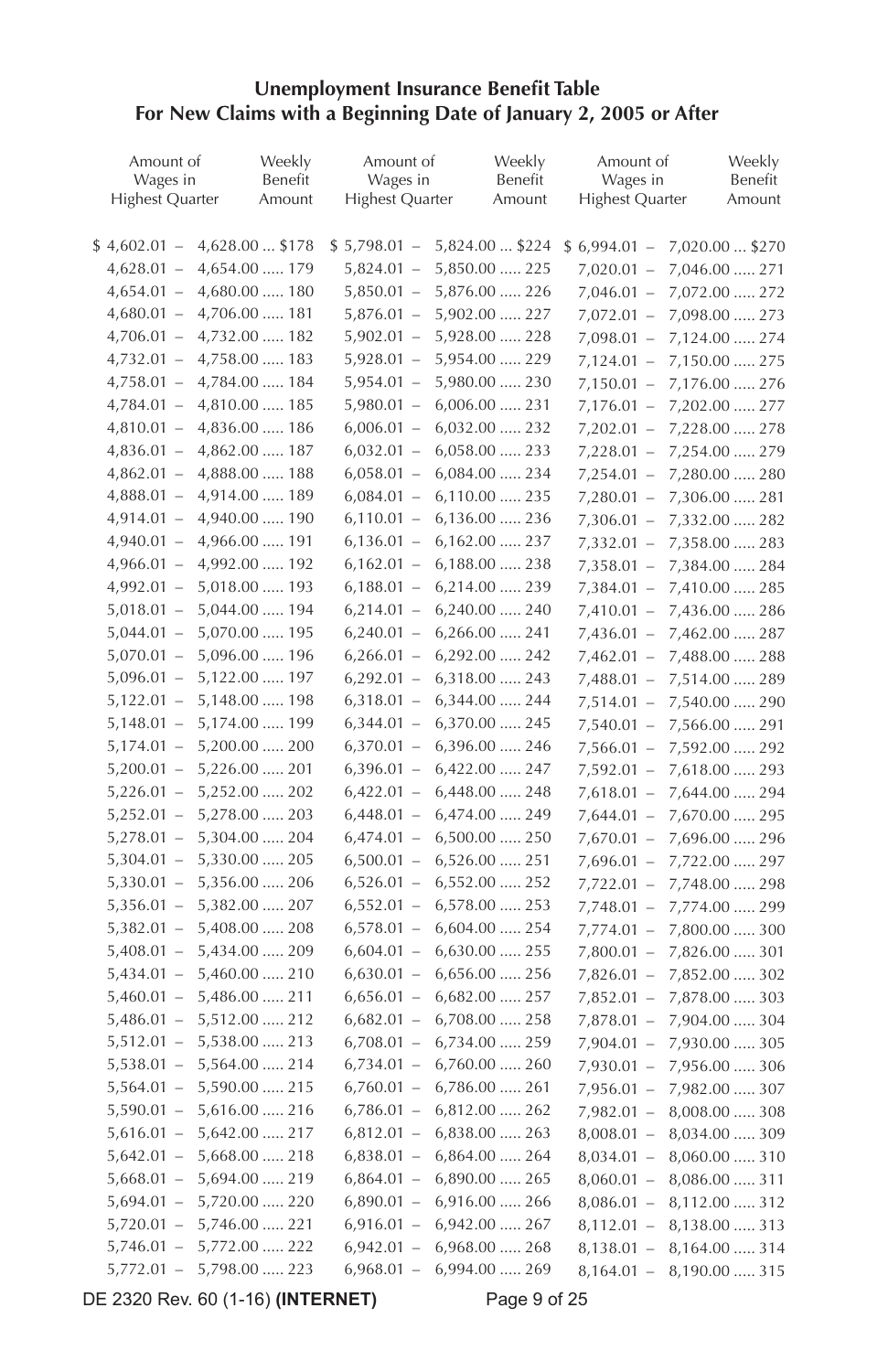#### **Unemployment Insurance Benefit Table For New Claims with a Beginning Date of January 2, 2005 or After**

| Amount of<br>Wages in<br>Highest Quarter | Weekly<br>Benefit<br>Amount | Amount of<br>Wages in<br><b>Highest Quarter</b> |                  | Weekly<br>Benefit<br>Amount | Amount of<br>Wages in<br><b>Highest Quarter</b> | Weekly<br>Benefit<br>Amount |
|------------------------------------------|-----------------------------|-------------------------------------------------|------------------|-----------------------------|-------------------------------------------------|-----------------------------|
| $$8,190.01 - 8,216.00  $316$             |                             | $$9,386.01 -$                                   | $9,412.00$ \$362 |                             | $$10,582.01 - 10,608.00  $408$                  |                             |
| $8,216.01 - 8,242.00 \dots 317$          |                             | $9,412.01 -$                                    | 9,438.00  363    |                             | $10,608.01 - 10,634.00 \ldots$ . 409            |                             |
| $8,242.01 - 8,268.00 \dots 318$          |                             | $9,438.01 -$                                    | 9,464.00  364    |                             | $10,634.01 - 10,660.00 \dots$ 410               |                             |
| $8,268.01 - 8,294.00 \ldots$ 319         |                             | $9,464.01 -$                                    | 9,490.00  365    |                             | $10,660.01 - 10,686.00 \ldots$ . 411            |                             |
| $8,294.01 - 8,320.00 \dots 320$          |                             | $9,490.01 -$                                    | 9,516.00  366    |                             | $10,686.01 - 10,712.00 \ldots 412$              |                             |
| $8,320.01 - 8,346.00 \dots 321$          |                             | $9,516.01 -$                                    | 9,542.00  367    |                             | $10,712.01 - 10,738.00 \ldots$ . 413            |                             |
| $8,346.01 -$                             | 8,372.00  322               | $9,542.01 -$                                    | 9,568.00  368    |                             | $10,738.01 - 10,764.00 \ldots$ . 414            |                             |
| $8,372.01 -$                             | 8,398.00  323               | $9,568.01 -$                                    | 9,594.00  369    |                             | $10,764.01 - 10,790.00 \ldots$ . 415            |                             |
| $8,398.01 -$                             | 8,424.00  324               | $9,594.01 -$                                    | 9,620.00  370    |                             | $10,790.01 - 10,816.00 \ldots 416$              |                             |
| $8,424.01 -$                             | 8,450.00  325               | $9,620.01 -$                                    | 9,646.00  371    |                             | $10,816.01 - 10,842.00 \ldots 417$              |                             |
| $8,450.01 -$                             | 8,476.00  326               | $9,646.01 -$                                    | 9,672.00  372    |                             | $10,842.01 - 10,868.00 \ldots$ . 418            |                             |
| $8,476.01 -$                             | 8,502.00  327               | $9,672.01 -$                                    | 9,698.00  373    |                             | $10,868.01 - 10,894.00 \ldots$ . 419            |                             |
| $8,502.01 -$                             | 8,528.00  328               | $9,698.01 -$                                    | 9,724.00  374    |                             | $10,894.01 - 10,920.00 \dots 420$               |                             |
| $8,528.01 -$                             | 8,554.00  329               | $9,724.01 -$                                    | 9,750.00  375    |                             | $10,920.01 - 10,946.00 \ldots$ . 421            |                             |
| $8,554.01 -$                             | 8,580.00  330               | $9,750.01 -$                                    | 9,776.00  376    |                             | $10,946.01 - 10,972.00 \ldots$ . 422            |                             |
| $8,580.01 -$                             | 8,606.00  331               | $9,776.01 -$                                    | 9,802.00  377    |                             | $10,972.01 - 10,998.00 \dots$ 423               |                             |
| $8,606.01 -$                             | 8,632.00  332               | $9,802.01 - 9,828.00 \dots 378$                 |                  |                             | $10,998.01 - 11,024.00 \ldots$ . 424            |                             |
| $8,632.01 -$                             | 8,658.00  333               | $9,828.01 - 9,854.00 \dots 379$                 |                  |                             | $11,024.01 - 11,050.00 \ldots$ 425              |                             |
| $8,658.01 - 8,684.00 \ldots$ 334         |                             | $9,854.01 - 9,880.00 \dots 380$                 |                  |                             | $11,050.01 - 11,076.00 \ldots$ . 426            |                             |
| $8,684.01 -$                             | 8,710.00  335               | $9,880.01 - 9,906.00 \dots 381$                 |                  |                             | $11,076.01 - 11,102.00 \ldots 427$              |                             |
| $8,710.01 -$                             | 8,736.00  336               | $9,906.01 - 9,932.00 \dots 382$                 |                  |                             | $11,102.01 - 11,128.00 \ldots$ . 428            |                             |
| $8,736.01 -$                             | 8,762.00  337               | $9,932.01 - 9,958.00 \dots 383$                 |                  |                             | $11,128.01 - 11,154.00 \ldots$ . 429            |                             |
| $8,762.01 -$                             | 8,788.00  338               | $9,958.01 - 9,984.00 \dots 384$                 |                  |                             | $11,154.01 - 11,180.00 \ldots$ . 430            |                             |
| $8,788.01 -$                             | 8,814.00  339               | $9,984.01 - 10,010.00 \dots 385$                |                  |                             | $11,180.01 - 11,206.00 \ldots 431$              |                             |
| $8,814.01 -$                             | 8,840.00  340               | $10,010.01 - 10,036.00 \ldots$ 386              |                  |                             | $11,206.01 - 11,232.00 \ldots$ . 432            |                             |
| $8,840.01 -$                             | 8,866.00  341               | $10,036.01 - 10,062.00 \ldots$ 387              |                  |                             | $11,232.01 - 11,258.00 \ldots$ . 433            |                             |
| $8,866.01 -$                             | 8,892.00  342               | $10,062.01 - 10,088.00 \ldots$ 388              |                  |                             | $11,258.01 - 11,284.00 \ldots$ . 434            |                             |
| $8,892.01 -$                             | 8,918.00  343               | $10,088.01 - 10,114.00 \ldots$ 389              |                  |                             | $11,284.01 - 11,310.00 \ldots$ 435              |                             |
| $8,918.01 -$                             | 8,944.00  344               | $10,114.01 - 10,140.00 \ldots$ 390              |                  |                             | $11,310.01 - 11,336.00 \ldots$ 436              |                             |
| $8,944.01 -$                             | 8,970.00  345               | $10,140.01 - 10,166.00 \ldots$ 391              |                  |                             | $11,336.01 - 11,362.00 \ldots$ . 437            |                             |
| $8,970.01 -$                             | 8,996.00  346               | $10,166.01 - 10,192.00 \ldots$ 392              |                  |                             | $11,362.01 - 11,388.00 \ldots$ . 438            |                             |
| $8,996.01 -$                             | 9,022.00  347               | $10,192.01 - 10,218.00 \ldots$ 393              |                  |                             | $11,388.01 - 11,414.00 \ldots$ 439              |                             |
| $9,022.01 -$                             | 9,048.00  348               | $10,218.01 - 10,244.00 \ldots$ 394              |                  |                             | $11,414.01 - 11,440.00 \ldots$ . 440            |                             |
| $9,048.01 -$                             | 9,074.00  349               | $10,244.01 - 10,270.00 \ldots$ 395              |                  |                             | $11,440.01 - 11,466.00 \ldots$ . 441            |                             |
| $9,074.01 -$                             | 9,100.00  350               | $10,270.01 - 10,296.00 \ldots$ 396              |                  |                             | $11,466.01 - 11,492.00 \ldots$ . 442            |                             |
| $9,100.01 -$                             | 9,126.00  351               | $10,296.01 - 10,322.00 \ldots$ 397              |                  |                             | $11,492.01 - 11,518.00 \ldots$ . 443            |                             |
| $9,126.01 -$                             | 9,152.00  352               | $10,322.01 - 10,348.00 \ldots$ 398              |                  |                             | $11,518.01 - 11,544.00 \ldots$ . 444            |                             |
| $9,152.01 -$                             | $9,178.00\,\ldots\!,\,353$  | $10,348.01 - 10,374.00 \ldots$ 399              |                  |                             | $11,544.01 - 11,570.00 \ldots 445$              |                             |
| $9,178.01 -$                             | 9,204.00  354               | $10,374.01 - 10,400.00 \ldots$ . 400            |                  |                             | $11,570.01 - 11,596.00 \ldots$ . 446            |                             |
| $9,204.01 -$                             | $9,230.00 \dots 355$        | $10,400.01 - 10,426.00 \ldots 401$              |                  |                             | $11,596.01 - 11,622.00 \ldots$ . 447            |                             |
| $9,230.01 -$                             | $9,256.00 \dots 356$        | $10,426.01 - 10,452.00 \ldots$ . 402            |                  |                             | $11,622.01 - 11,648.00 \ldots$ . 448            |                             |
| $9,256.01 -$                             | 9,282.00  357               | $10,452.01 - 10,478.00 \ldots$ . 403            |                  |                             | $11,648.01 - 11,674.00 \ldots$ . 449            |                             |
| $9,282.01 -$                             | 9,308.00  358               | $10,478.01 - 10,504.00 \ldots$ . 404            |                  |                             | $11,674.01 -$ and over  450                     |                             |
| $9,308.01 -$                             | 9,334.00  359               | $10,504.01 - 10,530.00 \ldots$ . 405            |                  |                             |                                                 |                             |
| $9,334.01 -$                             | 9,360.00  360               | $10,530.01 - 10,556.00 \ldots$ . 406            |                  |                             |                                                 |                             |
| $9,360.01 -$                             | 9,386.00  361               | $10,556.01 - 10,582.00 \ldots$ . 407            |                  |                             |                                                 |                             |

DE 2320 Rev. 60 (1-16) **(INTERNET)** Page 10 of 25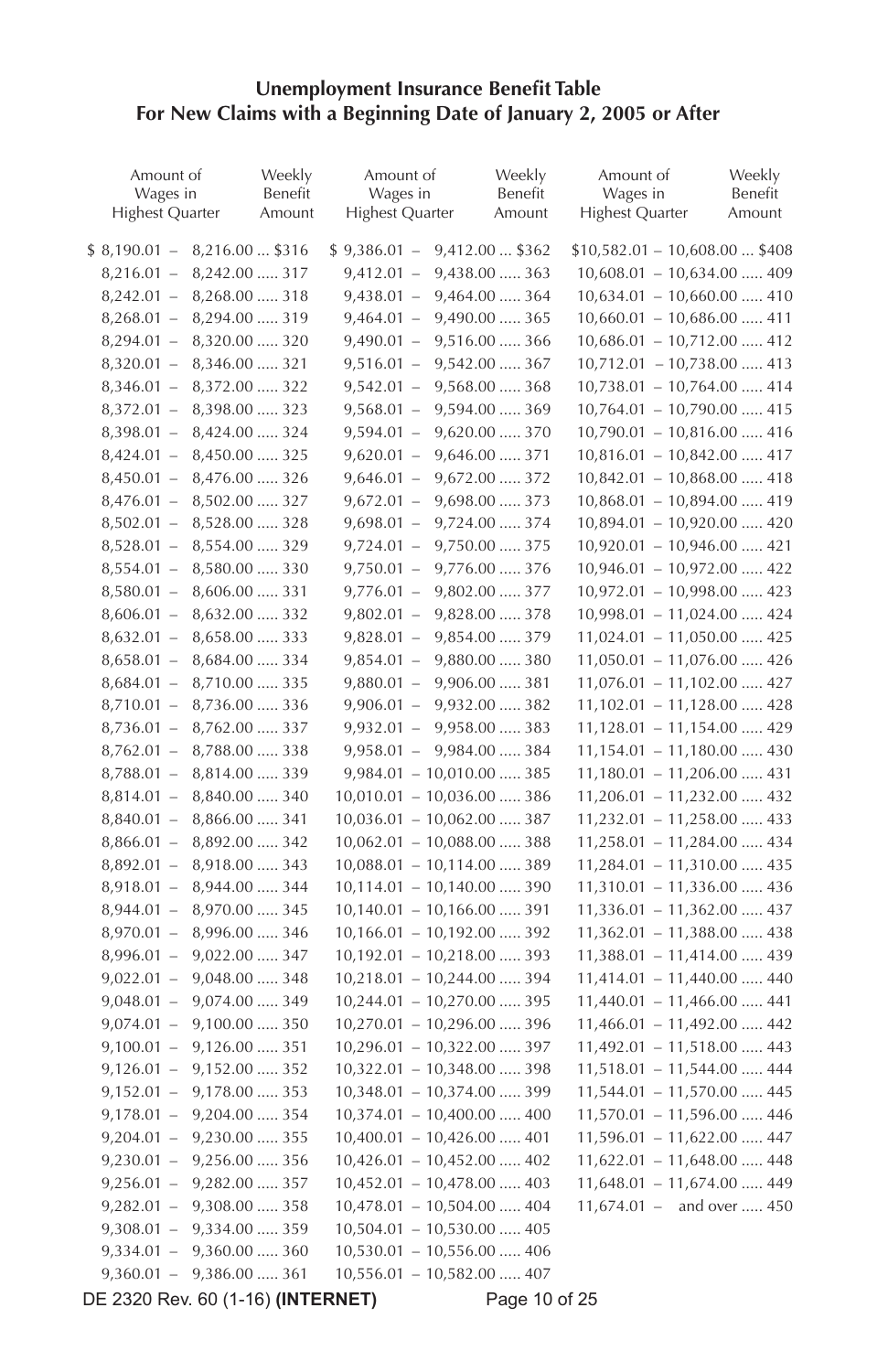#### **Waiting Period**

The first week after you file your claim is normally the waiting period and benefits cannot be paid for that week.

Do not wait to file because the waiting period is not paid. The waiting period cannot begin until the claim is filed and you certify for the waiting period week.

In order to serve a waiting period, you must certify for benefits using one of the following methods:  $\overline{UI}$  Online<sup>sM</sup>, EDD Tele-Cert<sup>SM</sup>, or by mailing in the paper *Continued Claim Form*, DE 4581.

### **Certifying for Benefits**

After you have filed a UI claim, you must certify every two weeks that you are continuing to meet eligibility requirements to be paid benefits. The EDD will mail you a paper *Continued Claim Form*, DE 4581, for you to certify by mail, but the EDD recommends that you certify online using UI Online<sup>SM</sup> at **www.edd.ca.gov/UI\_Online**, because it is a fast, convenient, and secure way to certify.

You may also certify by phone using the EDD Tele-Cert<sup>SM</sup> at 1-866-333-4606. EDD Tele-Cert<sup>SM</sup> allows you to certify for your UI benefits on a biweekly basis, over the phone, by calling the toll-free EDD Automated Self-Service number and using the automated Interactive Voice Response (IVR) system. For more information on EDD Tele-Cert<sup>SM</sup>, visit **http://www.edd.ca.gov/pdf\_pub\_ctr/de2335.pdf**.

### **Payments**

- You must meet UI eligibility requirements to be paid benefits.
- To meet the eligibility requirements, you must certify for benefits using one of the following methods: UI Online<sup>SM</sup>, EDD Tele-Cert<sup>SM</sup>, or by mailing in the paper *Continued Claim Form*, DE 4581.
- Payments are issued after you certify for benefits using one of the three methods of certification.
- No payments are made in advance.
- The first payment on a new California claim will usually be issued within three weeks after filing.
- You will normally be paid every two weeks. A new EDD Debit Card<sup>SM</sup> is issued when your first UI payment is issued. The card is valid for three years. Subsequent benefit payments are issued to the same card.
- Eligibility requirements for UI benefits have not changed and claimants must continue to meet all eligibility requirements in order to receive payment. For more information on the EDD Debit Card<sup>SM</sup>, visit the website at **www.edd.ca.gov/Unemployment**.

DE 2320 Rev. 60 (1-16) **(INTERNET)** Page 11 of 25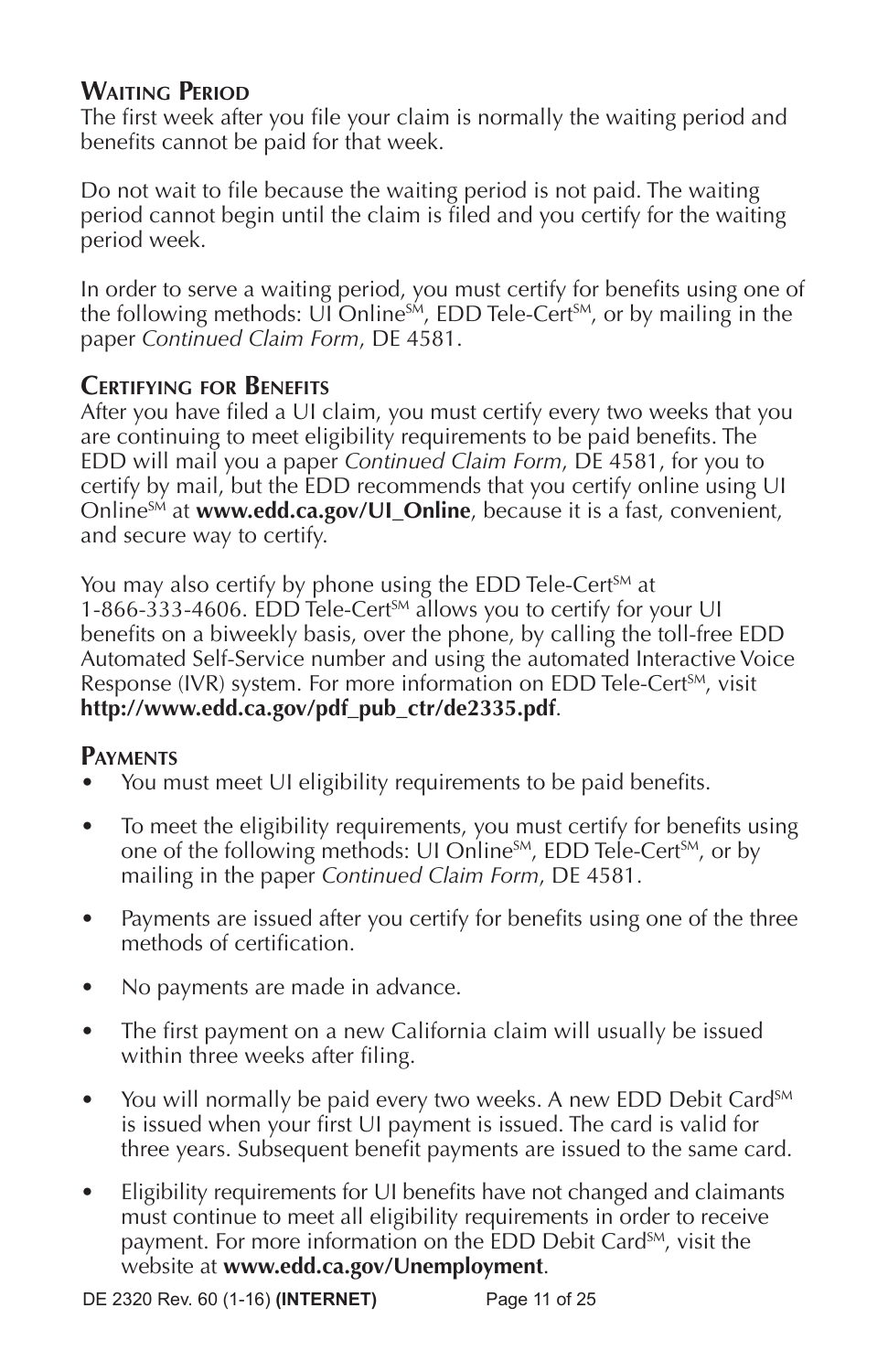### **Reporting Earnings**

All work and earnings must be reported in the week you work, even if you have not collected or received payment from the employer. Some types of income to report are:

Piece work **Vacation** pay Idle time pay **In-lieu-of-notice pay** Jury fees Bonuses Commissions Tips Witness fees Self-employment income Reuse pay **Strike benefits/Picket pay** Holiday pay **Stand-by-pay** Holding fees Bereavement pay Residuals (ask for form DE 4005) Back-pay award Paid sick leave Workers' Compensation Pension, retirement, annuity

**NOTE:** You must report board, lodging, meals, or any other payment you receive instead of money when you work. If you are unsure about how to report wages, contact the EDD.

### **Part-Time Work**

If you work less than full-time, you may still be eligible for UI benefits. The first \$25 or 25 percent of your gross total earnings for the week (whichever is greater) will not be counted. The amount remaining will be deducted from your weekly benefit amount. For example:

Your weekly benefit amount is \$50. You earn \$30. You must report the \$30, however, the first \$25 is not counted, leaving \$5 to deduct. You receive \$45 (\$50 minus \$5).

Your weekly benefit amount is \$115. You work less than full time and earn \$124. You must report the \$124; however, the first \$31 (25 percent of \$124) is not counted, leaving \$93 to deduct. You receive \$22 (\$115 minus \$93).

If you receive any type of payment from a former employer and do not know if you should report the payment, contact the EDD and ask. You can also report the payment and give an explanation on your claim form. The EDD will determine whether or not the payments are deductible.

### **Eligibility**

When you file a UI claim, the EDD will ask you a number of questions to determine your eligibility to receive benefits. Your eligibility for UI benefits is based upon the reason you are no longer working for your last employer.

DE 2320 Rev. 60 (1-16) **(INTERNET)** Page 12 of 25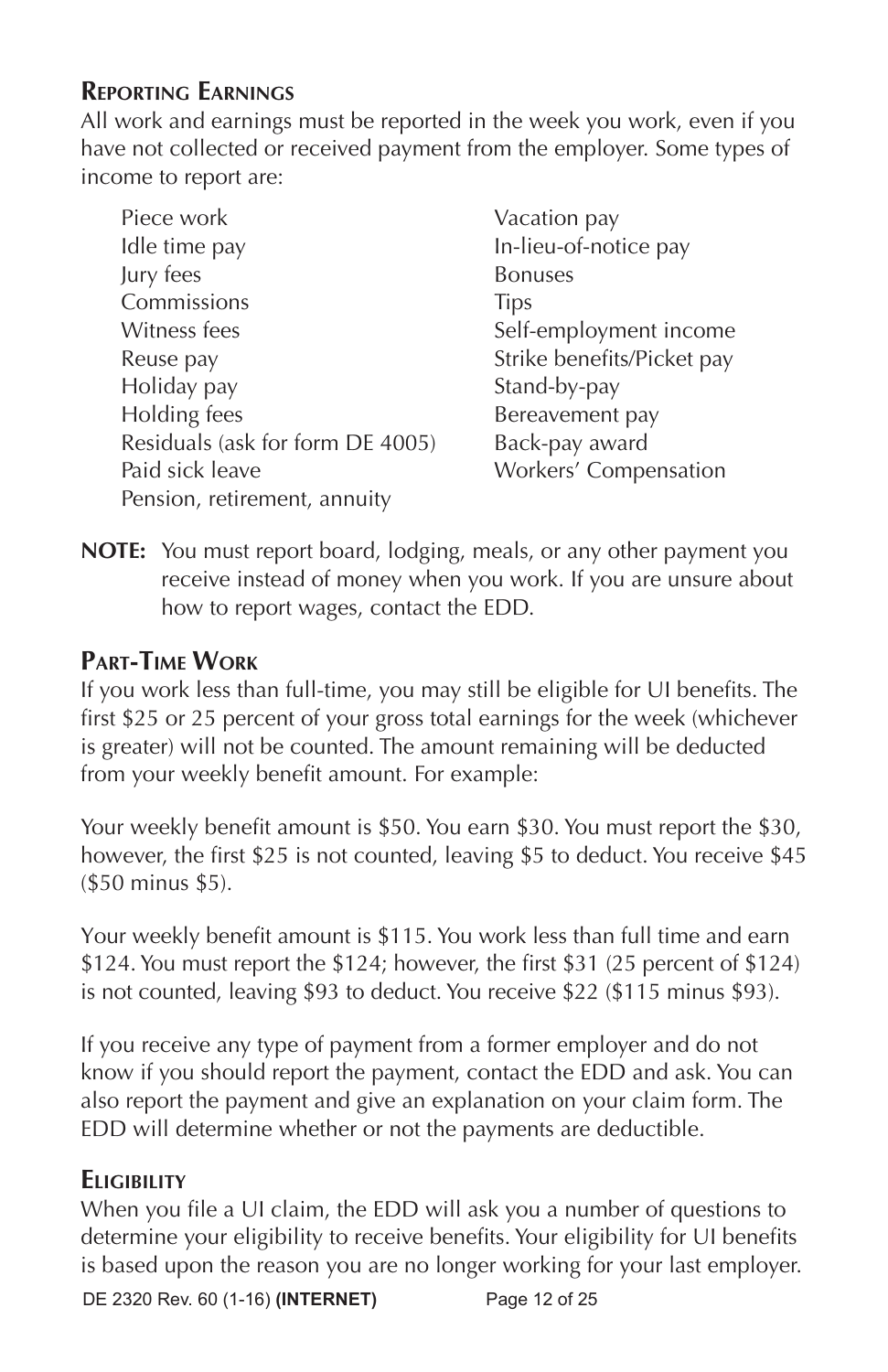If you are laid off, you are considered to be out of work through no fault of your own. If you quit your last job or if you were discharged, the EDD will need to determine if you left work for compelling reasons or if you were let go from work for reasons other than willful misconduct. If it is determined you are out of work through no fault of your own, you must meet continuing eligibility. When you certify for weekly benefits, each week you will be asked eligibility questions. When it appears that you may not meet the eligibility requirements of the law, you will receive a written notification of the date and time for a determination interview with the EDD. For some eligibility issues, you may be mailed a request for written information instead of being scheduled for a phone interview.

### **Employer Notification**

Your last employer is notified when you file a claim. Also, any employer who contributed to your unemployment claim is notified when you are issued your first UI payment. An employer is required by law to furnish the EDD with any information that may affect your eligibility to receive benefits.

### **Verification of Social Security Number**

The EDD may require you to verify your Social Security number (SSN) as being the one issued to you by the Social Security Administration (SSA).

Your eligibility for benefits may be affected if the information available to the EDD indicates any of the following:

- The SSN presented may belong to another individual.
- The SSN is not valid.
- The SSN was never issued by the SSA.
- The wages shown in the base period of the claim may belong to another individual.

Some of the most common errors associated with SSNs are:

- The SSN being used is incorrect. You may have forgotten the number or transposed the number when you provided it to your employer.
- The name at the SSA is different than the one you used to file your claim. You may have changed your name and not notified the SSA.
- The date of birth at the SSA is different than the date of birth you gave when you filed your claim.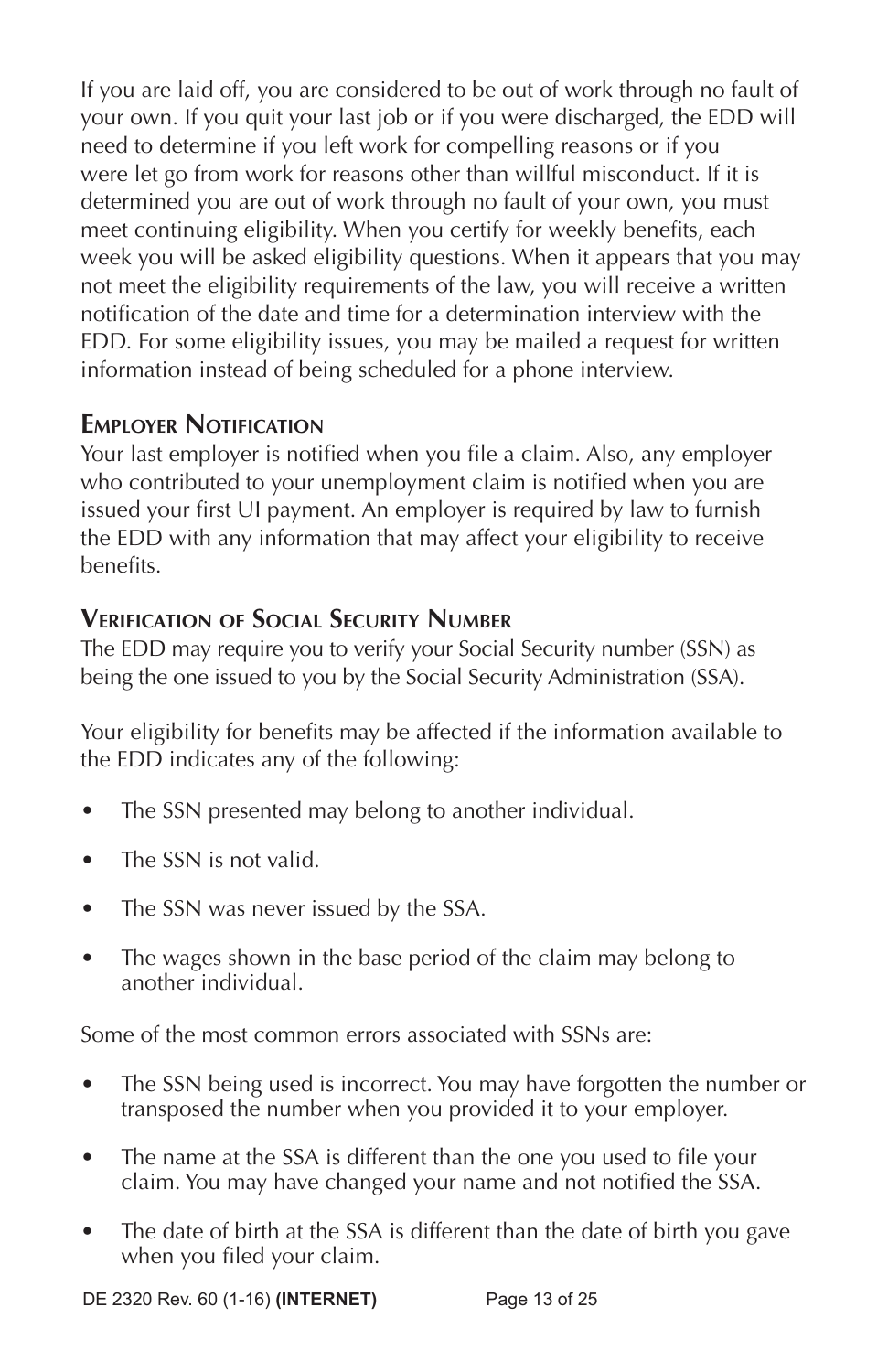If the EDD requires you to verify your SSN, you must submit a complete copy of your Social Security Statement, which you receive annually from the Social Security Administration. A copy of your Social Security card will not satisfy this requirement.

To access a copy of your complete Social Security Statement or locate your nearest SSA office, access the SSA website at **www.ssa.gov**.

#### **Phone Interviews Eligibility Issues**

The EDD will contact you when there is a question regarding your eligibility if you:

- Quit your last job.
- Were fired from your last job.
- Are out of work due to a lockout or a strike.
- Quit, or are not able to work due to lack of child care.
- Are unable to work during normal working hours due to illness or injury.
- Are attending school during normal working hours.
- Did not have transportation.
- Did not look for work.
- Worked and/or earned wages that may reduce your UI benefits.
- Are receiving a pension.
- Are receiving Workers' Compensation.
- Mailed in a claim form late.
- Certify late using UI Online<sup>SM</sup> or EDD Tele-Cert<sup>SM</sup>.
- Requested to have the beginning date of your claim backdated.
- Refused a job.
- Gave incorrect information or withheld information.

DE 2320 Rev. 60 (1-16) **(INTERNET)** Page 14 of 25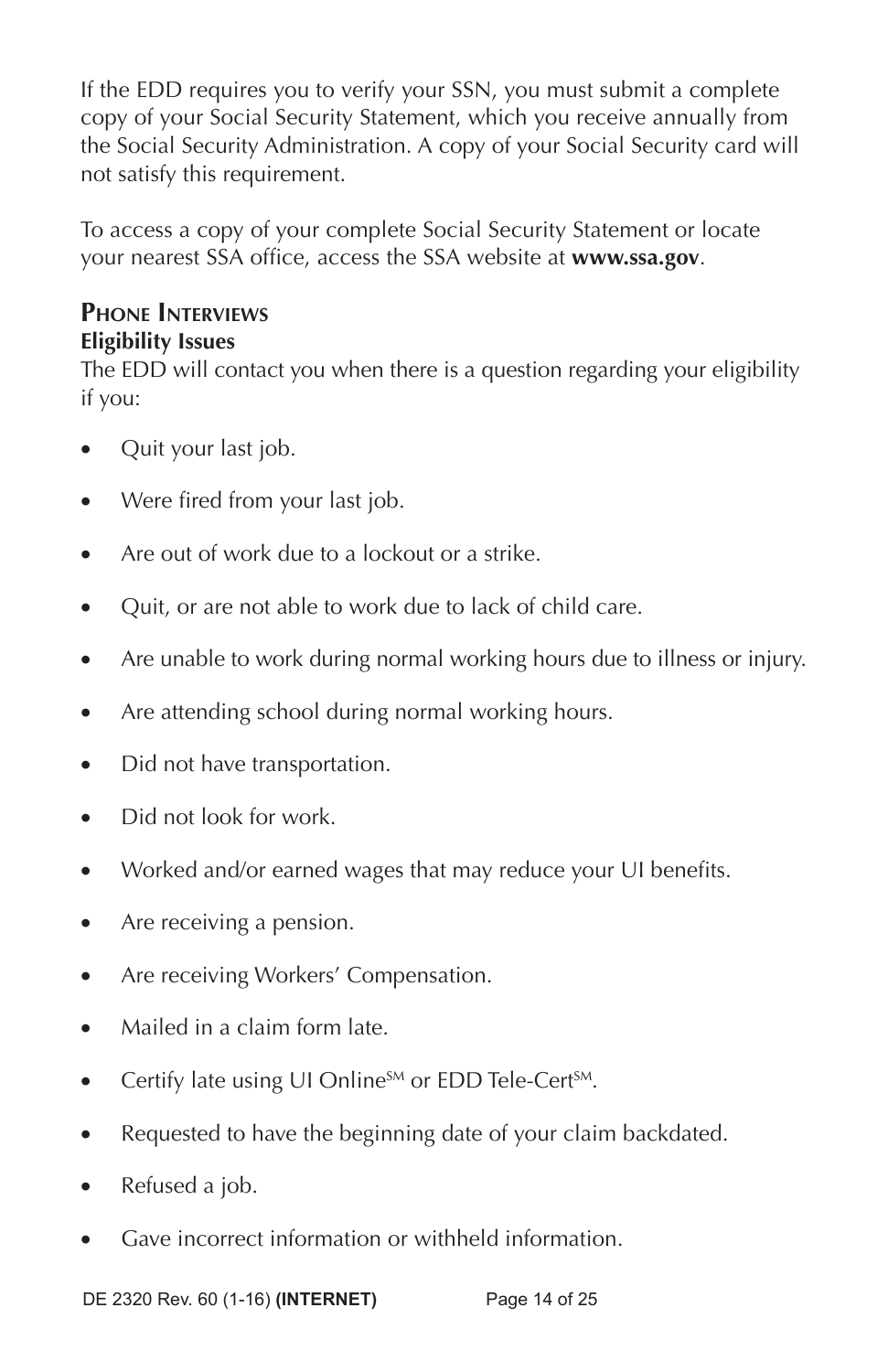- Failed to participate in re-employment services.
- Are a school employee filing a claim during a school recess.
- Are a professional athlete filing a claim during the off season.

### **Phone Interview/Contact by Mail**

To resolve eligibility issues, the EDD will schedule you for a phone interview or contact you by mail for additional information. Failure to be available for a scheduled determination interview or failure to respond to the EDD request for information may result in a denial of UI benefits. If you are scheduled for a phone interview, the EDD will mail you a notice advising you of the date and time the phone interview will take place. An EDD interviewer will call you during this scheduled interview time. You have the right to request more time if you need to get more information, contact witnesses, or obtain the advice of a representative. If the eligibility issue involves an employer, the EDD interviewer may contact the employer for additional information.

The EDD interviewer will ask you questions, document the information gathered, and make a decision of eligibility.

If you are sent a written request for information and you respond by mail, the EDD interviewer will use the information provided by you to make a decision of eligibility.

If you are eligible, your payment will be authorized on the EDD Debit Card<sup>SM</sup>. If UI benefits are denied, you will be mailed a disqualification notice. The notice advises you of the reason for our decision and gives you appeal rights.

**IMPORTANT:** If the EDD schedules a phone interview, or mails you a written request for information, you must continue to certify for benefits by using UI Online<sup>SM</sup>, EDD Tele-Cert<sup>SM</sup>, or by mailing in your paper *Continued Claim Form*, DE 4581. If you are determined to be eligible for UI benefits, we cannot issue you a payment until you certify for the week.

### **Appeals**

You or the employer have 30 calendar days to appeal after a written notice is issued to you. Your appeal must be in writing and should state the reasons for your appeal. If you miss the 30-day deadline, you may still appeal but you must show good cause for the delay.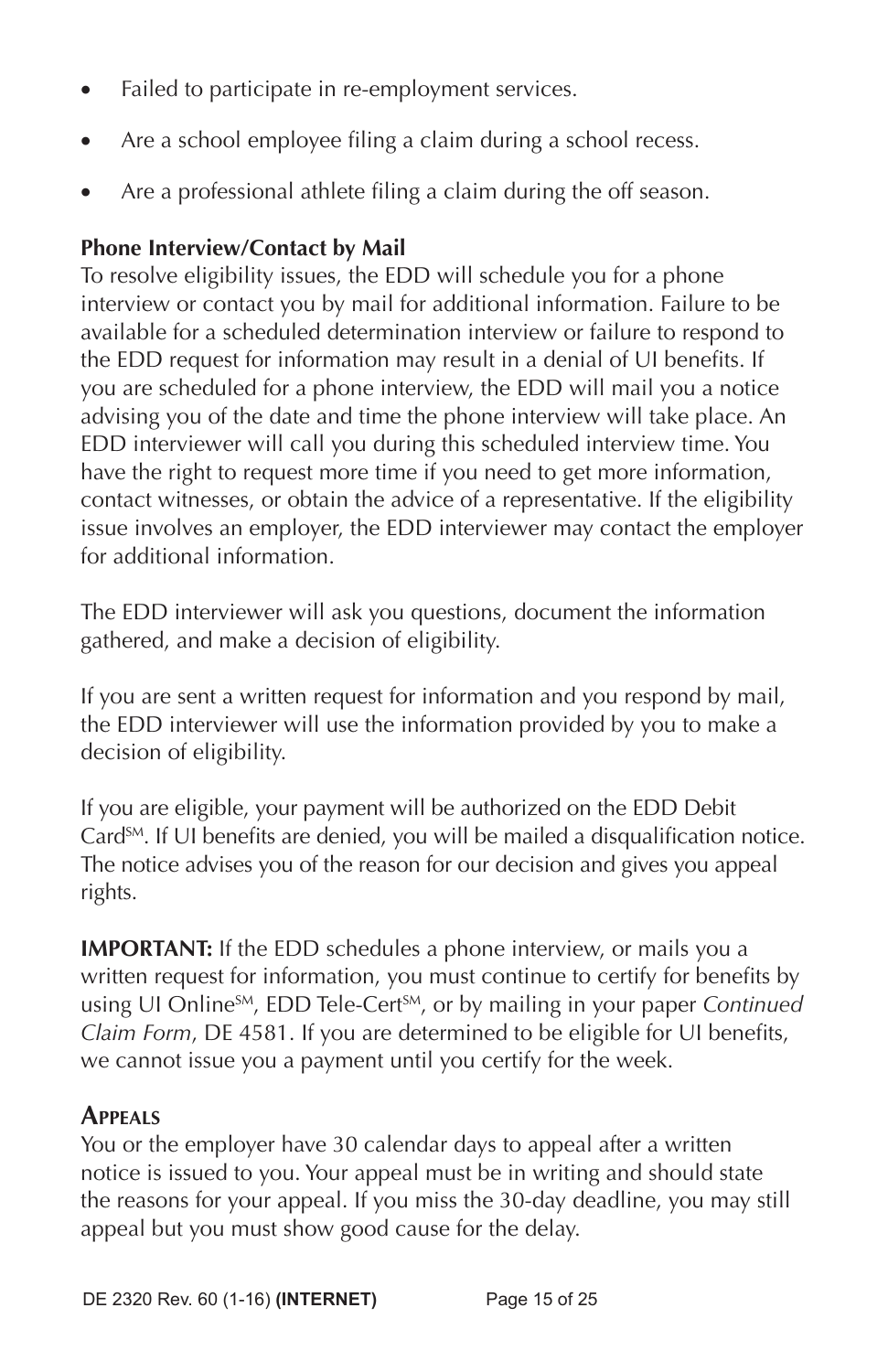Before the hearing, you have the right to review all records affecting the appeal. Those records will be provided by the California Unemployment Insurance Appeals Board. For your appeal, you may represent yourself or you may be represented by someone such as a union official, an attorney, or anyone else you select.

Your appeal hearing is heard by an independent administrative law judge. The hearings are informal but all testimony is taken under oath and is subject to cross-examination. You will be notified when and where the hearing will be held.

If you are not satisfied with the administrative law judge's decision, you may appeal to the California Unemployment Insurance Appeals Board.

Your rights to further appeal will be explained in the written decision that will be mailed to you.

When the appeal is pending, you must still continue to certify for UI benefits through UI Online<sup>SM</sup>, EDD Tele-Cert<sup>SM</sup>, or by mailing in the paper *Continued Claim form*, DE 4581, for each week that you want to receive UI benefits.

### **Cancelling a Claim**

You have the option of cancelling a California UI claim after you have been mailed your *Notice of Unemployment Insurance Award*, DE 429Z. You can only cancel a UI claim if no benefits have been paid, no notice of disqualification has been mailed to you, and/or no overpayment has been established on the claim. If a claim is cancelled, that claim cannot be reopened, but you can file a new UI claim with a later date. If the original claim is not cancelled, another California claim cannot be filed for 52 weeks from the start date of the claim.

### **Requesting Copies of Your Unemployment Insurance Documents**

If, for personal business reasons, you need copies of UI claim documents, contact the EDD.

### **Workers Not Covered**

The following groups of workers are not normally covered by UI:

- Elected officials.
- Self-employed.
- Students enrolled and regularly attending classes at the school or education institution where employed.

DE 2320 Rev. 60 (1-16) **(INTERNET)** Page 16 of 25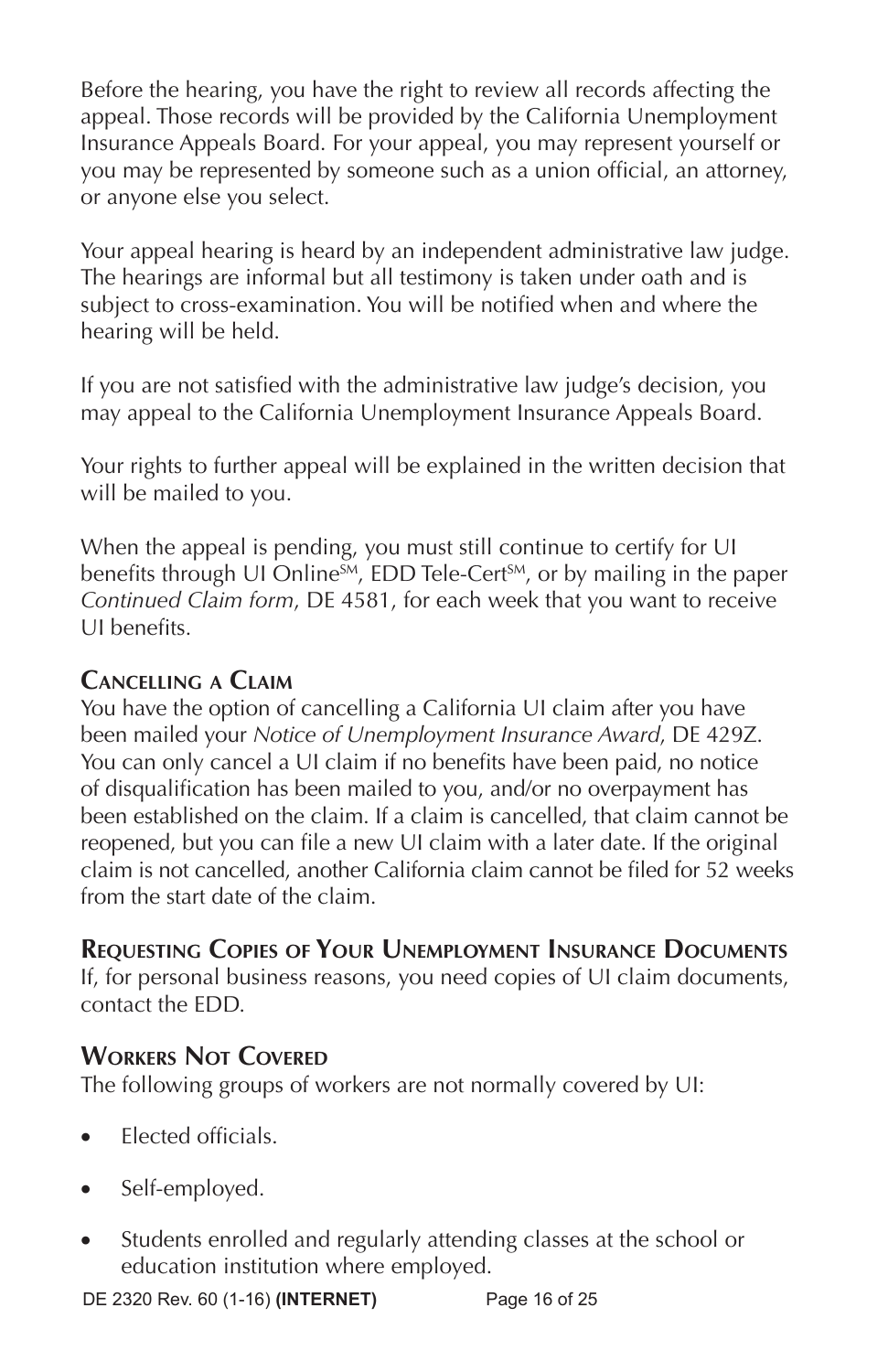- A student's spouse who is working for an educational institution in an employment program provided for the purpose of financially aiding the student.
- Parents employed by their children.
- Husbands and wives employed by each other.
- Certain state-licensed salespersons paid only commissions.
- Caddies and jockeys.

If you do not know whether you are covered, do not waive your rights. Contact the EDD for more information.

### **Elective Coverage**

Employers who employ individuals whose services are excluded from covered employment may, under certain conditions, elect to cover those services. If you are not sure whether you are eligible for these benefits, you should contact the EDD.

### **Pension or Retirement Pay**

Your UI benefits may be affected if you are receiving a pension, retirement pay, annuity, or other similar payment based on your previous work. Your right to benefits will be determined by the EDD after your claim is filed.

#### **Child Support Obligations**

Your UI benefits may be affected if you are required to pay child support payments to a court, District Attorney's office, or other child support enforcement agency. Your entitlement to benefits will be determined after your claim is filed.

#### **Extended Benefits**

Extended benefits only become available when the insured unemployment rate equals or exceeds a certain percentage established by state and/or federal law or when the federal government approves special extended benefit legislation.

Generally, to be eligible for extended benefits you must have received all the benefits payable on your last regular claim. In addition, you must meet all eligibility criteria. You cannot establish an extended benefit claim if you can file another valid claim under any state or federal law.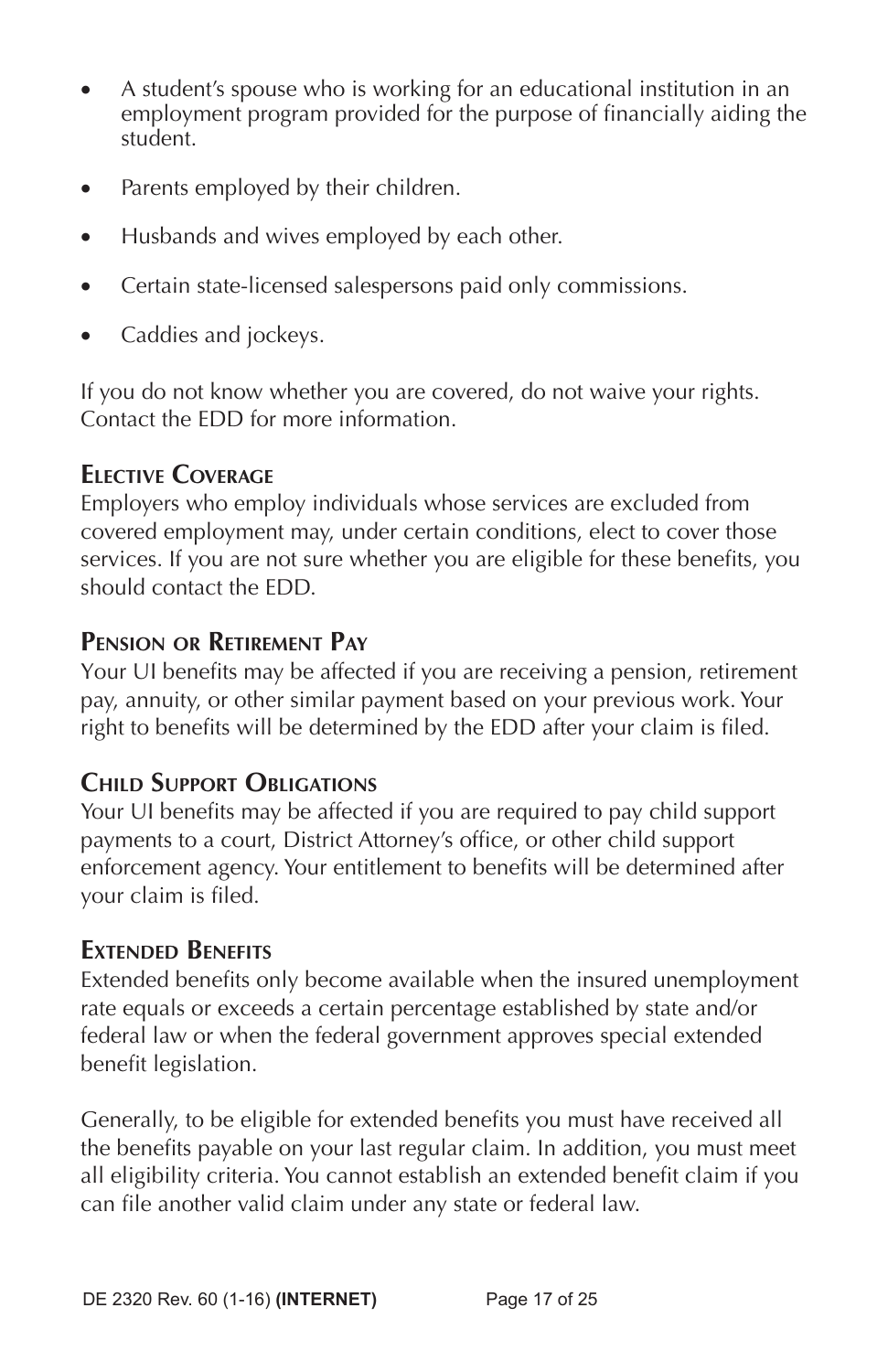### **Taxation of Benefits**

The Federal Tax Reform Act of 1986 provides for federal taxation of all Unemployment Insurance benefits received after December 31, 1986. You may request that federal income taxes be withheld from your UI benefit payment. You will be given the option on each claim form. Your choice remains in effect only until you send in your next claim form. The option is strictly voluntary; you are not required to have taxes withheld from your benefits. The EDD will provide an annual statement, Form 1099G, to each individual that shows total benefits paid and total federal taxes withheld during the year. The EDD will mail you the Form 1099G that states the amount of benefits paid to you during the previous year. The Form 1099G should arrive by January 31. If you do not receive the Form 1099G, you may request a duplicate by logging into your UI Online<sup>SM</sup> account and selecting the Form 1099G link from the Main Menu or by calling 1-866-401-2849. Individuals who may owe income tax, must pay any amounts due upon filing their tax returns. If you have any questions regarding your tax liability, contact the Internal Revenue Service.

#### **Special Programs**

• **California Training Benefits (CTB):** This program allows eligible UI recipients to retrain for new occupations while receiving their benefits. Individuals approved for CTB training do not have to: look for work, be available for work, or accept suitable work.

To continue to receive weekly UI benefits while you attend retraining, your training must be approved by the EDD for the CTB program. Training you select on your own or that is authorized by the Workforce Innovation and Opportunity Act (WIOA), Employment Training Panel (ETP), CalWORKs, or Trade Adjustment Assistance programs may be approved for the CTB program if you are otherwise eligible for UI benefits. Your training may also be approved if the training provider and program which you choose is on California's Eligible Training Provider List (EPTL); if you are a journey-level member of a union or trade association attending training which is union or trade association approved; or if you are in State or Federal approved apprenticeship training; or if you are a laid off teacher approved under a math, science, or special education credential program.

**Training Extension Claims:** An extension of CTB training benefits may be available beyond your regular UI claim while you are in approved training. To be eligible for extended training benefits, you **must** ask for information about CTB or apply for CTB training approval **with the EDD no later than the 16<sup>th</sup> week** of UI benefits paid. If your UI claim award is 16 weeks or less, you must ask for information or apply before you receive the **last** UI benefit payment. To file an extended training benefits claim, call the EDD or file online by visiting the EDD website at **www.edd.ca.gov**.

DE 2320 Rev. 60 (1-16) **(INTERNET)** Page 18 of 25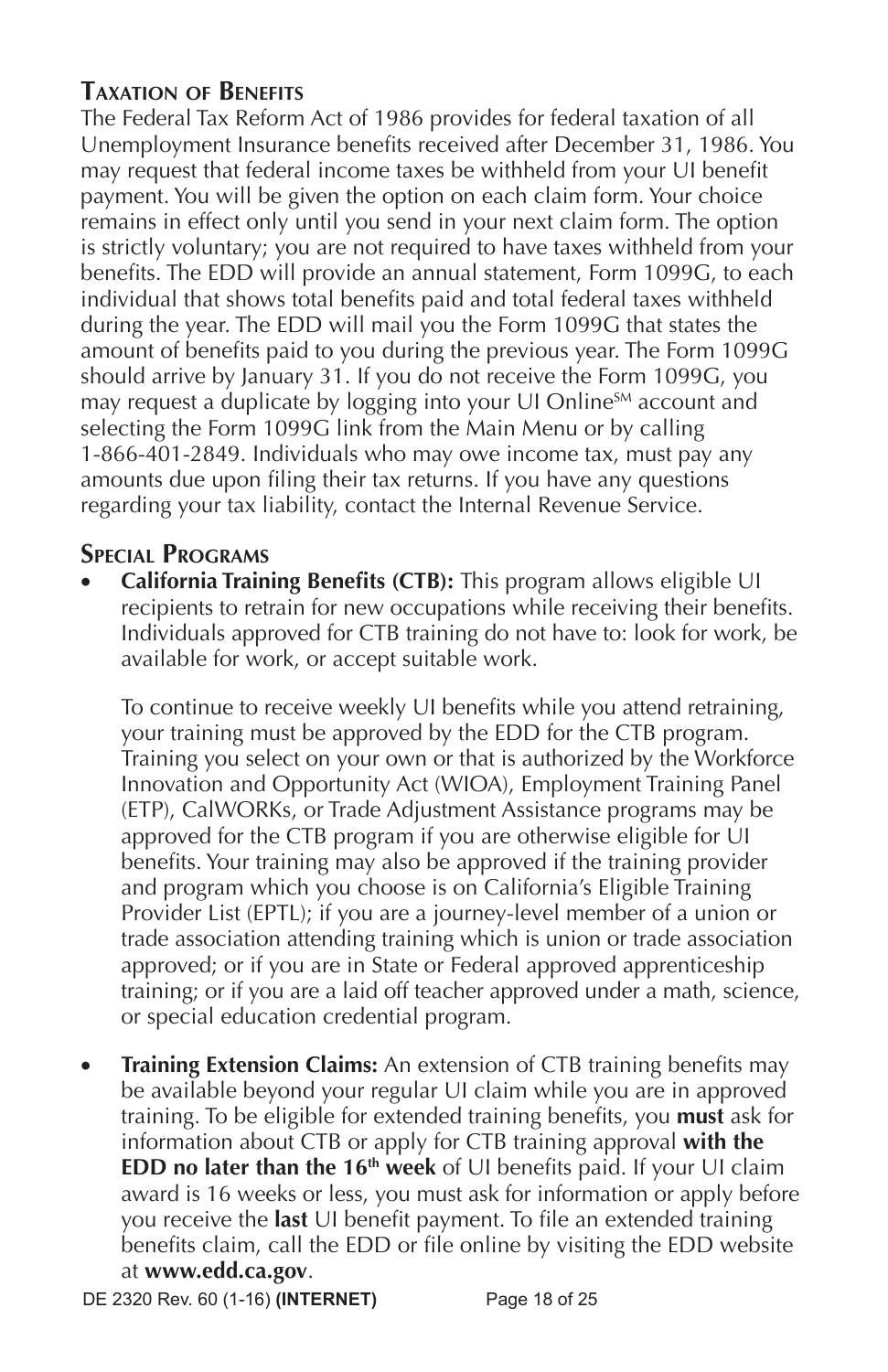More information about the CTB program can be found on the C*alifornia Training Benefits Program - Fact Sheet*, DE 8714U, on the EDD website at **www.edd.ca.gov/Unemployment**. Select "Forms and Publications" and then select "Fact Sheets."

To find out more about training available in your local area, as well as the name and address of the America's Job Center of California<sup>SM</sup> nearest vou, call the EDD Automated Self-Service number toll-free at 1-866-333-4606 or visit the EDD website at **www.edd.ca.gov**. You may also call the Employment and Training Administration Toll-Free Help Line at 1-877-US2-JOBS (1-877-872-5627), or visit their website at **www.servicelocator.org**

- **Workforce Innovation and Opportunity Act Programs (WIOA):** If you are out of work and need job training, or if you need to brush up on existing skills, WIOA programs may be able to help you. California's WIOA Services are provided through the America's Job Center of California<sup>SM</sup>, under the policy guidance of the Local Workforce Investment Boards. The WIOA offers education and job skills training programs for economically disadvantaged adults and youth. Special training and skills upgrade programs are available for workers who are out of work because of plant closures or work force reductions.
- **Employment Training Panel (ETP):** If you are claiming UI benefits, or have exhausted such benefits and are unemployed, or you are likely to lose your job because your employer plans to reduce operations, you may be eligible for ETP approved training. Visit the ETP website at **www.etp.ca.gov** for a list of currently-funded training opportunities.
- **Disaster Unemployment Assistance (DUA):** Provides financial assistance to individuals whose employment or self-employment has been lost or interrupted as a direct result of a major disaster and who are **not** eligible for regular unemployment insurance benefits. These benefits are available when the President of the United States declares a major disaster. Claimants may file a claim following an EDD announcement that disaster benefits are available. If DUA benefits are available, UI information will be posted on the EDD website at **www.edd.ca.gov**.
- DE 2320 Rev. 60 (1-16) **(INTERNET)** Page 19 of 25 • **Trade Adjustment Assistance (TAA)/Re-employment Trade Adjustment Assistance (RTAA):** The TAA program is a federally funded program that provides training and training related benefits and services to those workers certified by the U.S. Department of Labor (DOL) as having lost their jobs, or had their hours and wages reduced, as a result of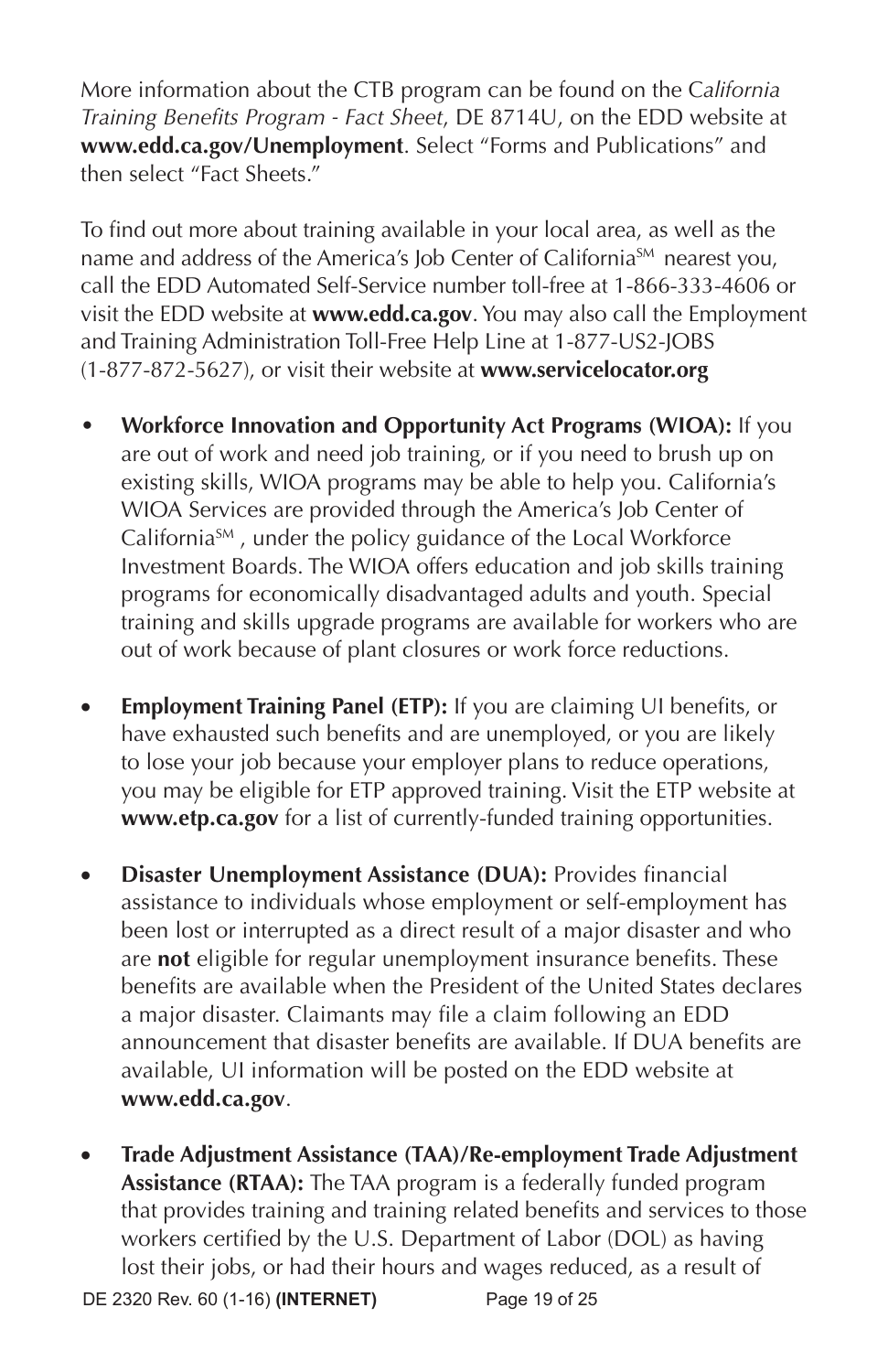increased imports from, or a shift in production to, a foreign country. The RTAA program provides wage subsidies to individuals 50 years of age or older who return to work paying less than their former trade impacted employment.

- **Work Sharing Benefits:** You may be eligible for Work Sharing benefits if your employer has a Work Sharing plan that has been approved by the EDD. To participate in Work Sharing, your employer must reduce your weekly hours and wages by a minimum of 10 percent and no more than 60 percent. You receive the percentage of your weekly benefit amount proportionate to the hour and wage reductions.
- **Railroad Unemployment Benefits:** Railroad workers may claim benefits under the U.S. Railroad Unemployment Insurance Act. This program is administered by the U.S. Railroad Retirement Board. To file a claim, go to the website **www.rrb.gov/mep/ben\_services.asp** or call the toll-free number at 1-877-772-5772 between 9:00 a.m. and 3:30 p.m., Monday through Friday to speak to an RRB representative.

# **State Disability Insurance**

The State Disability Insurance (SDI) program provides short-time Disability Insurance (DI) and Paid Family Leave (PFL) wage replacement benefits to eligible workers who need time off work. You may be eligible for DI if you are unable to work due to non-work-related illness or injury, pregnancy, or childbirth. You may be eligible for PFL to care for a seriously ill family member or to bond with a new child.

The first seven days of your claim is a waiting period and no benefits will be paid. Benefits begin with the eighth day of disability or family leave. You cannot receive DI and Unemployment Insurance (UI) or (PFL) benefits for the same period. DI is payable for a maximum of 52 weeks. PFL is payable for a maximum of six weeks in a 12-month period.

### **Are You Covered by State Disability Insurance?**

Most workers covered by California Unemployment Insurance are also covered by SDI. The program is funded entirely by workers through a payroll tax withheld from their earnings. The contribution is based on a percentage of a worker's earnings. The contribution rate may vary from year to year depending on the balance in the Disability Fund. Specific information about the contribution rate is available on the EDD website office.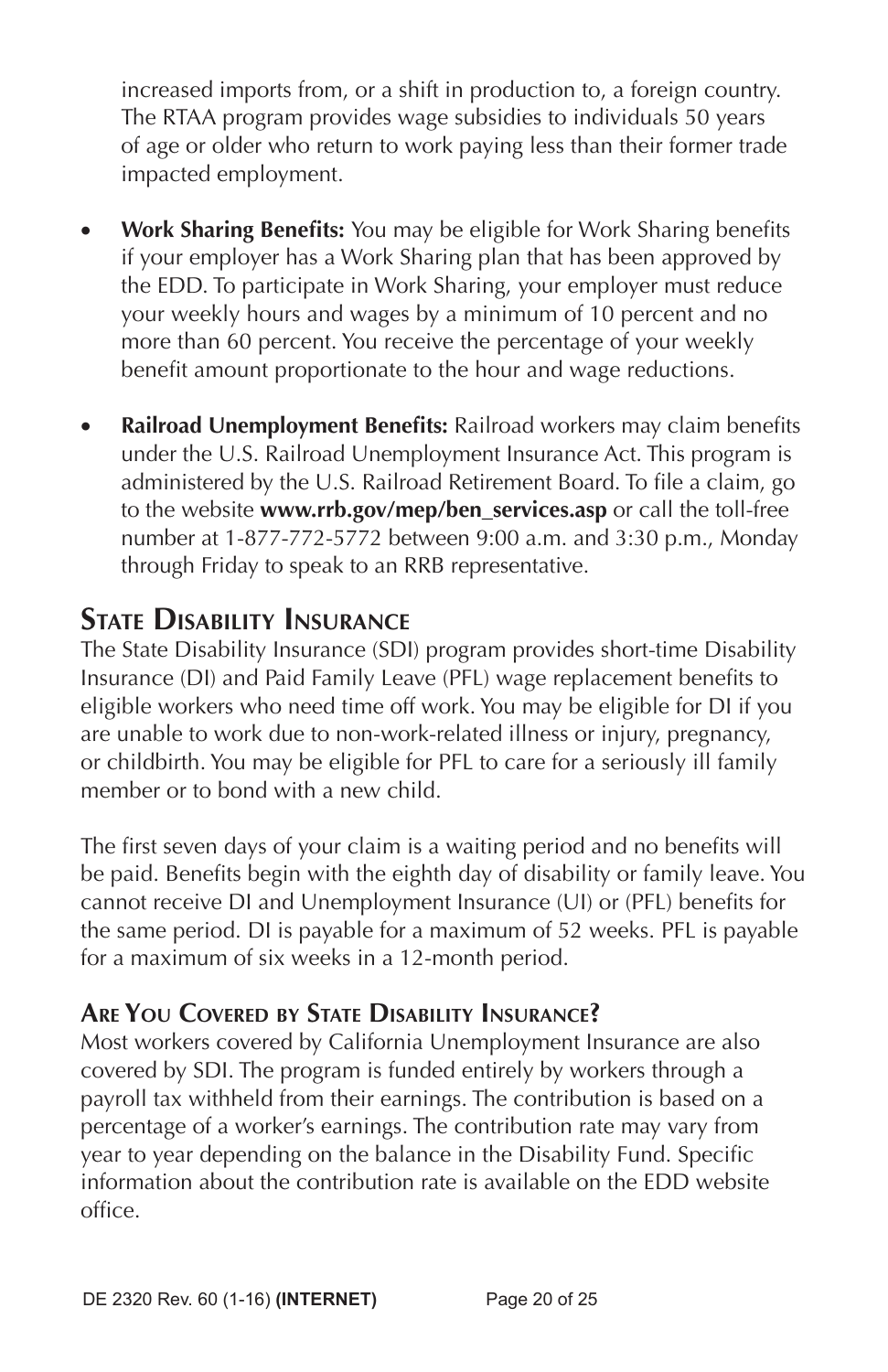Employees of local public entities (except workers in district hospitals) are not covered by SDI unless the employer elects such coverage. Employees of the state or of state-funded institutions of higher education may, through their collective bargaining units, elect to be covered by SDI. Self-employed individuals may elect to be covered by SDI.

### **Filing Your Disability Insurance Claim**

- For faster process, file your claim using SDI Online at **www.edd.ca.gov**. Provide the receipt number to your physician/practitioner to complete the medical certification.
- To order a claim form online, visit the EDD website at **www.edd.ca.gov** or call the DI toll-free number at 1-800-480-3287. You may also obtain the form from your physician/practitioner or employer, send an online message using Ask EDD, or visit an SDI office.
- The *Claim Form for Disability Insurance* (DI) Benefits provides you instructions for completing the claim form. It is very important to include your Social Security number and sign and date the claim form. Please print your information clearly. If you need help in completing the form, call the DI toll-free number 1-800-480-3287 for assistance.
- Once you complete Part A (Claimant's Statement), have your physician/ practitioner complete Part B (Physician/Practitioner's Certificate).
- Your claim must be mailed within 49 days from the first day your disability begins. If your claim is submitted later than 49 days, you may lose benefits for the number of days that the claim is late unless you can establish "good cause" for late filing. To establish good cause, attach a detailed explanation to your claim form telling DI why it is late.

### **Have You Had Excess State Disability Insurance Tax Withheld?**

You may be eligible for a refund or credit of excess payroll deductions. For information about claiming a refund or credit, please review the Instruction Booklet for the State of California, Personal Income Tax Return, Form 540. For more information, visit the EDD website at **www.edd.ca.gov/Payroll**.

#### **If You Need More Information**

Visit the EDD website at **www.edd.ca.gov** or you may call the toll-free number 1-800-480-3287.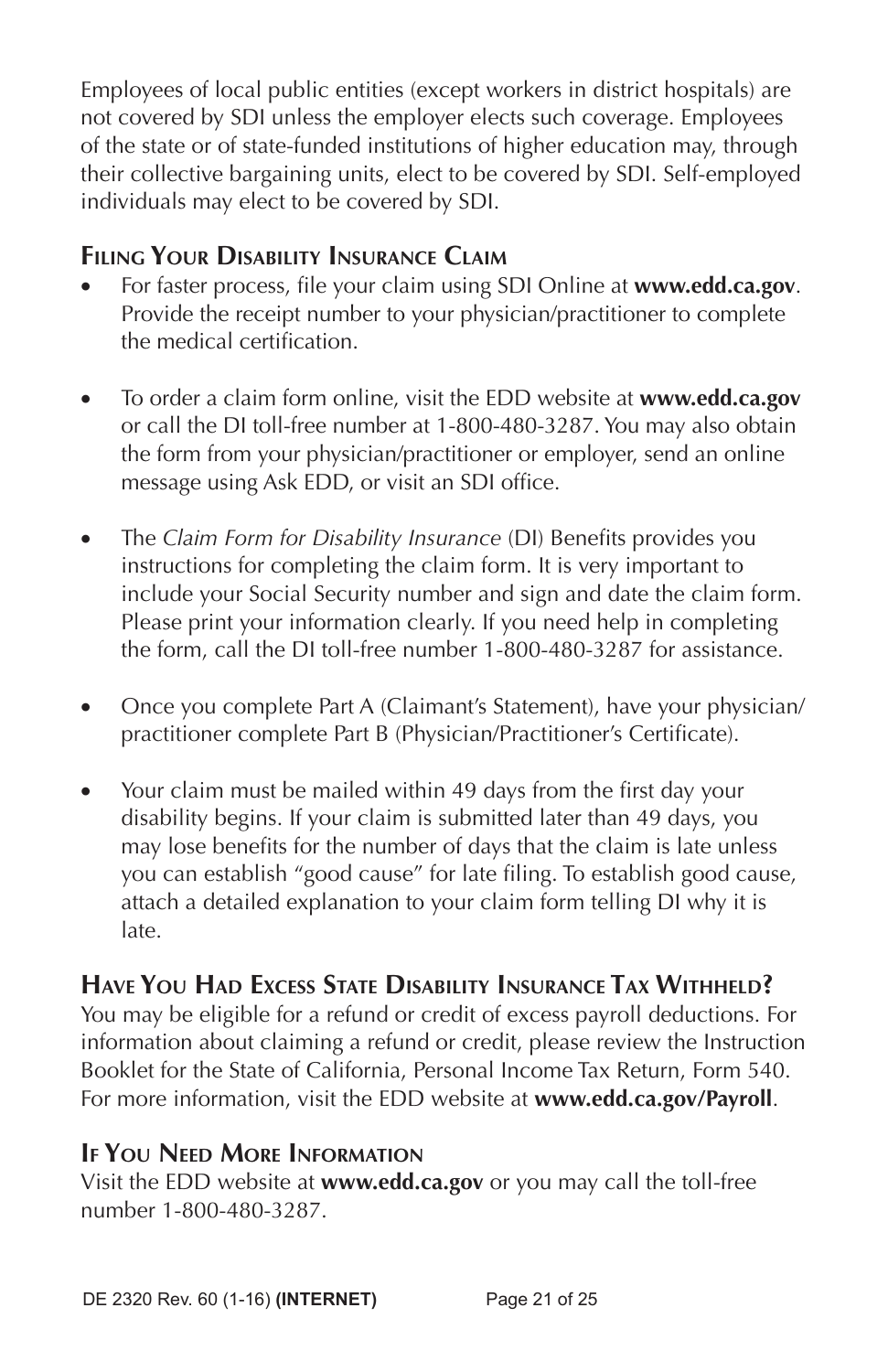### **EDD Disability Insurance Toll-Free Number**

1-800-480-3287 Press 1 for English Press 2 for Spanish

TTY users dial the California Relay Service at 711.

# **Paid Family Leave**

Paid Family Leave (PFL) benefits may be available to you if you are unable to work because you need to care for a seriously ill family member or bond with a new child. You cannot receive PFL and Disability Insurance (DI) or Unemployment Insurance (UI) benefits for the same period. PFL benefits are payable for a maximum of six weeks in a 12-month period. Deductions for PFL coverage began January 1, 2004.

### **Are you Covered by Paid Family Leave?**

PFL is a component of the SDI program. Workers covered by SDI are also covered for PFL.

# **How Do You File a Paid Family Leave Claim?**

- For faster process, file your claim using SDI Online at **www.edd.ca.gov**.
- To order a claim form online, visit the EDD website at **www.edd.ca.gov** or call the PFL toll-free number, 1-877-238-4372. You may also obtain the form from your physician/practitioner or employer, send an online message using Ask EDD, or visit an SDI office.

The *Claim Form for Paid Family Leave (PFL) Benefits* provides instructions for completing the claim form. Complete parts A and B for a bonding claim. Parts A, C, and D need to be completed for a care claim. It is very important to provide your Social Security number and sign and date the claim form. Please print your information clearly. If you need help in completing the form, call the PFL toll-free number for assistance*.*

Mail your claim form within 49 days from the first day of your family leave. If you submit your claim later than 49 days, you may lose benefits for the number of days that the claim is late unless you can establish "good cause" for late filing. To establish good cause, attach a detailed explanation to your claim form telling PFL why it is late.

### **If You Need More Information**

Visit the EDD website at **www.edd.ca.gov** and select "Paid Family Leave," or you may call the toll-free number 1-877-238-4373.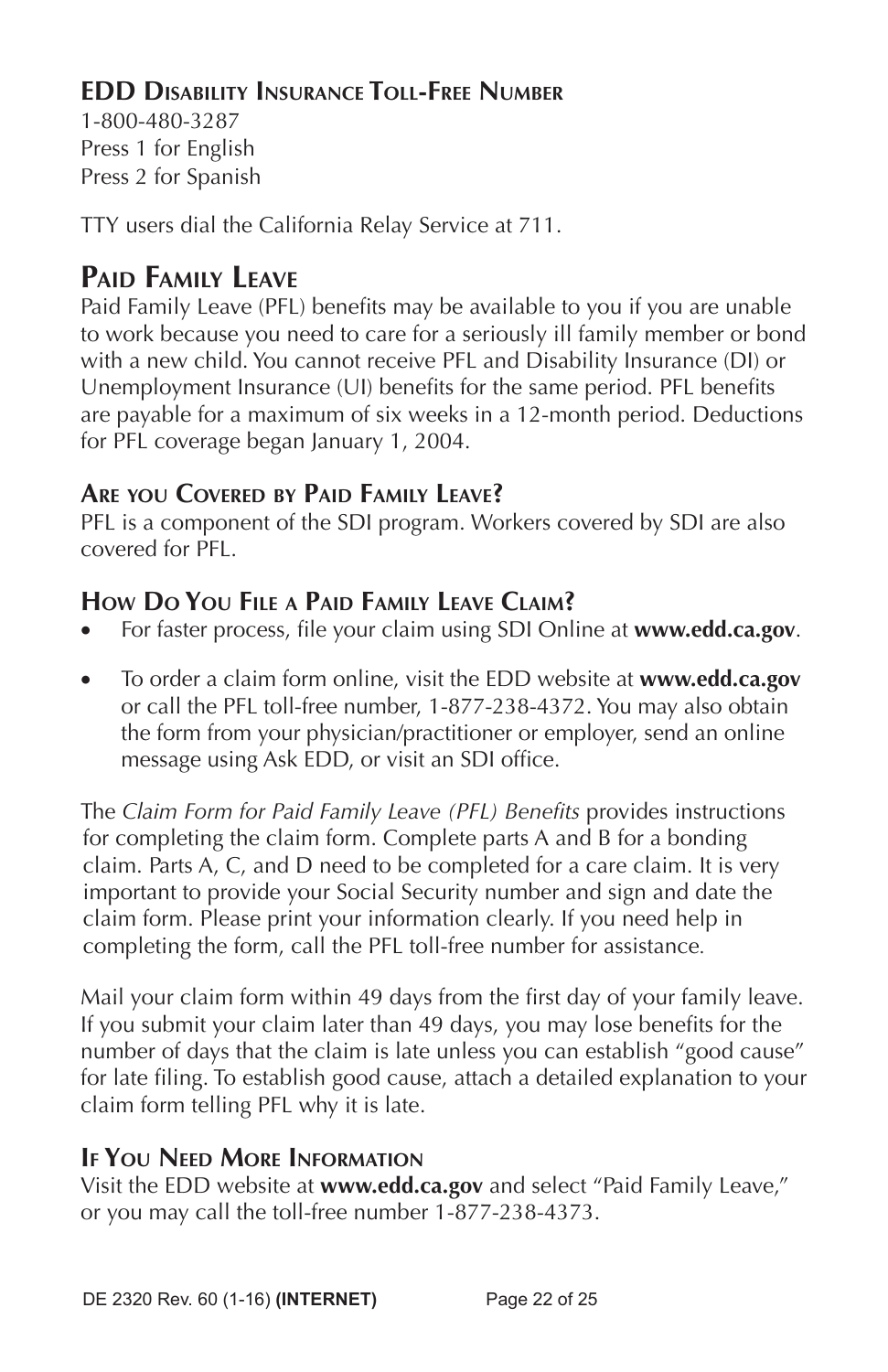### **EDD Paid Family Leave Toll-Free Number**

1-877-238-4373 Press 1 for English Press 5 for Armenian Press 2 for Spanish Press 6 for Tagalog Press 3 for Cantonese Press 7 for Punjabi Press 4 for Vietnamese

TTY users dial the California Relay Service at 711.

# **Workforce Services**

The EDD is a partner in the America's Job Center of California<sup>SM</sup> system. Through the Workforce Services Branch, the EDD provides employment and training programs services at nearly 200 service locations throughout California. Services for job seekers and employers are available at no cost. Services include:

### **Job Listings**

Using CalJobs<sup>SM</sup>, California's online job and résumé resource, job seekers can:

- Search for jobs 24 hours a day, 7 days a week, from any location with Internet access, including on mobile devices with the Callobs<sup>SM</sup> mobile application (available on iTunes and Google Play store).
- Use résumé Builder to create multiple résumés and if qualified, refer themselves to employers for consideration.
- Explore vocational training, workshops, and other events within their local area.

### **Job Search Assistance**

The EDD, in partnership with your local America's Job Center of California<sup>SM</sup>, offers a variety of workshops on such topics as job search training, résumé writing, and interview techniques. In addition, the EDD can refer you to resources within the community including training, education, and other supportive services.

### **Special Programs and Services**

For job seekers who require more than the self-service job search, the EDD's Workforce Services has several no-fee employment assistance programs to help overcome barriers to employment: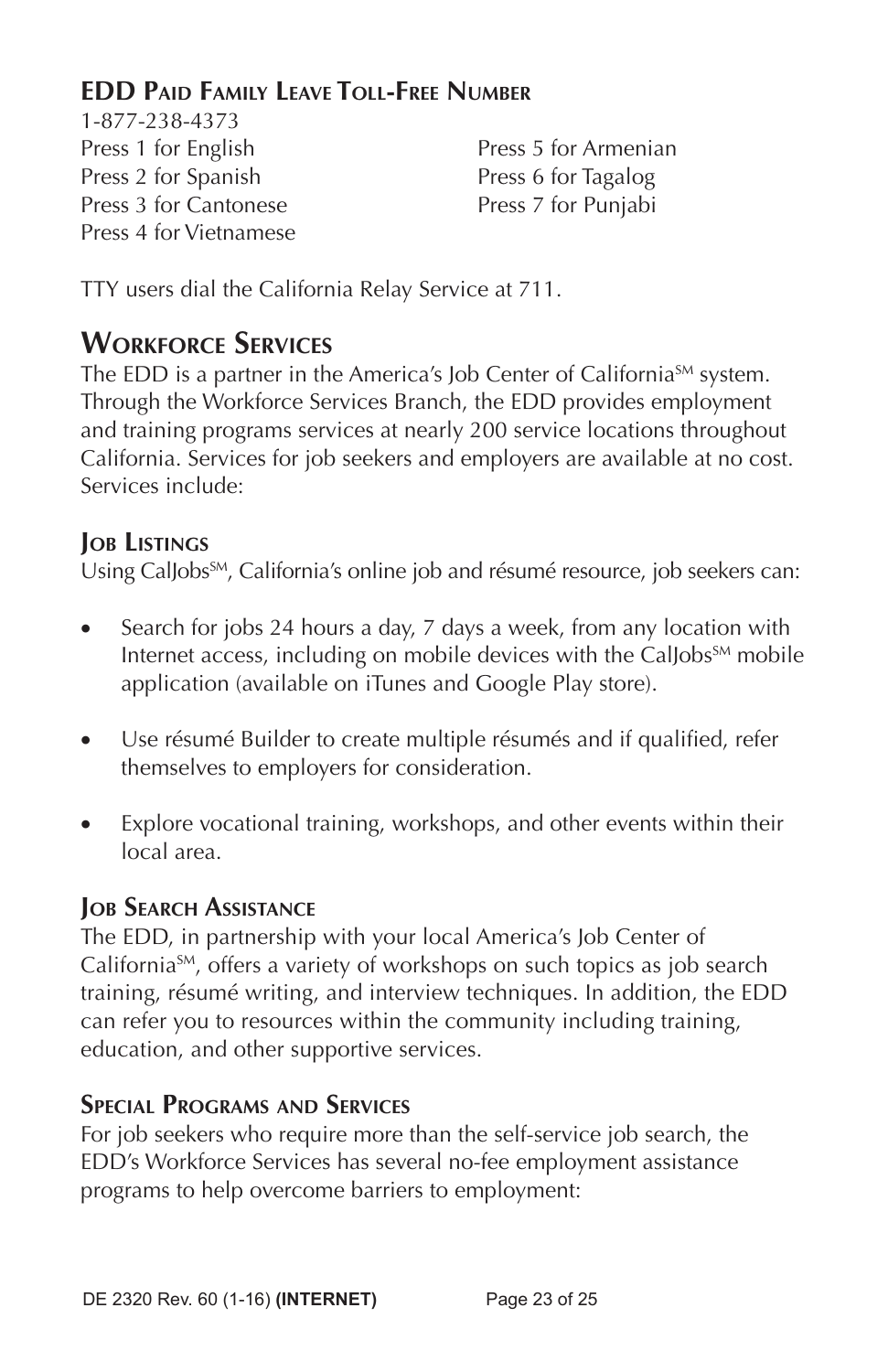#### **Deaf and Hard of Hearing Program**

Individuals who are deaf or hard of hearing can receive interpretive, job placement, and follow-up services to find a job or receive EDD services. Contact the EDD by using the TTY toll-free numbers, which will put you in direct contact with a representative:

- Disability Insurance: (TTY) 1-800-563-2441
- Paid Family Leave: (TTY) 1-800-445-1312
- Employment Tax: (TTY) 1-800-547-9565
- Unemployment Insurance: (TTY) 1-800-815-9387

#### **Experience Unlimited Program**

Professionals from a wide variety of fields can take advantage of EDD-sponsored job clubs. Provided at no fee, Experience Unlimited provides a place where job seekers can meet regularly with other career professionals to share job leads, provide support, and update their job search skills. Resources available to members include workshops, résumé evaluations, mock interviews, networking opportunities, and more.

#### **Migrant and Seasonal Farm Workers and Food Processing Workers**

Provides assistance to farmworkers and food processing workers who may be unfamiliar with the services available through America's Job Center of California<sup>SM</sup> network or who have language barriers that might lessen the effectiveness of their job search.

#### **Veterans Services Program**

All EDD Workforce Services offices have specially-trained staff to ensure veterans of the U.S. Armed Forces receive maximum employment and training opportunities. Services include counseling, labor market information, job referrals, job search workshops, and job development with potential employers.

#### **Youth Employment Opportunity Program (YEOP)**

Provides special services to youth, ages 15 through 25, to assist them in achieving their educational and vocational goals. Services include peer advising, referrals to supportive services, workshops, job referrals and placement assistance, and referrals to training and community outreach efforts.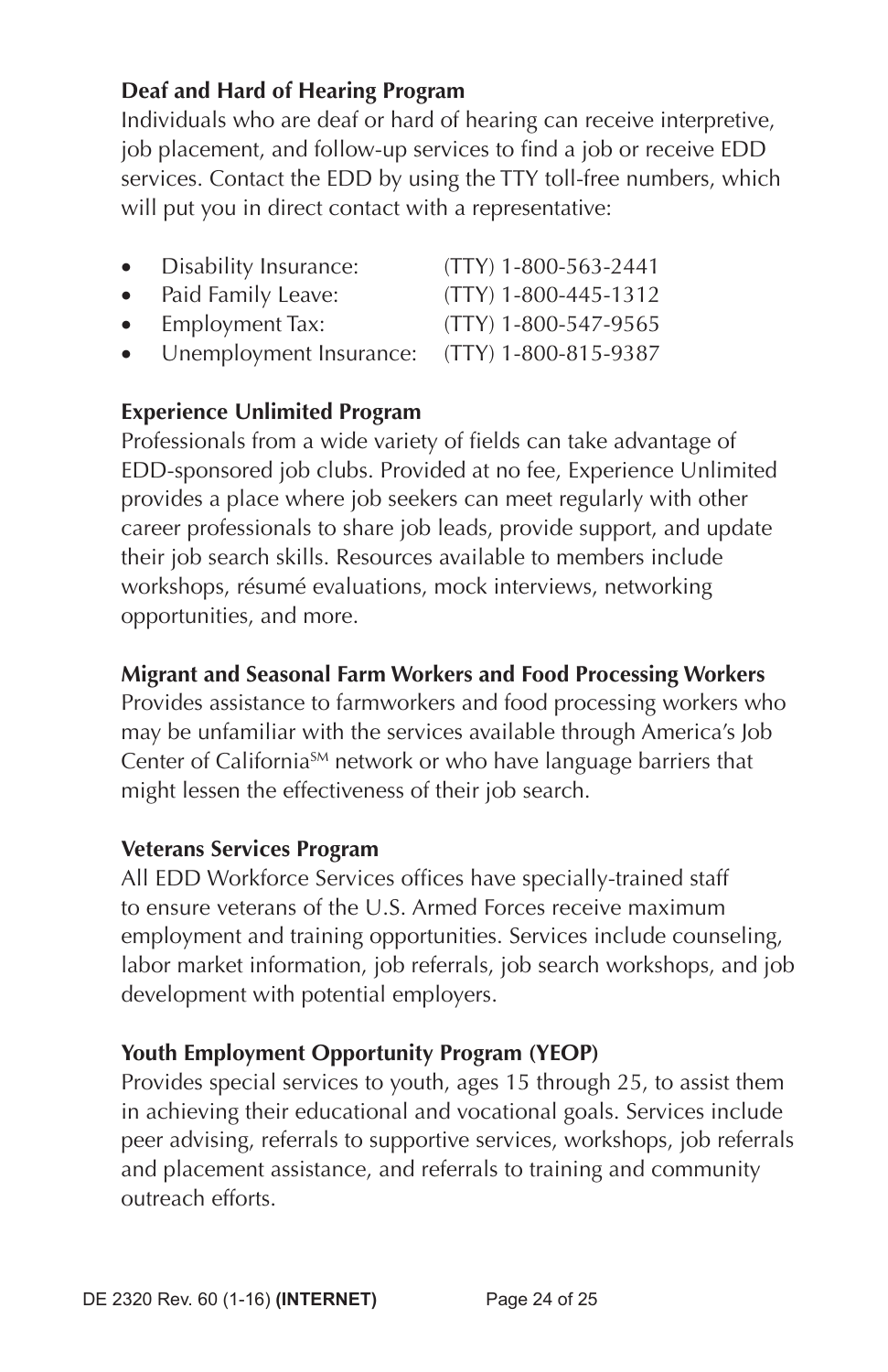### **Where to Get Help**

Workforce Services programs and services are available at Workforce Services offices and America's Job Center of California<sup>SM</sup> locations throughout the State. For more information, call the EDD automated Self-Service number toll-free at 1-866-333-4606 or visit the EDD website at **www.edd.ca.gov**. You may also call the Employment and Training Administration toll-free Help Line at 1-877-US2-JOBS, 1-877-872-5627, or visit their website at **http://americasjobcenter.ca.gov/**.